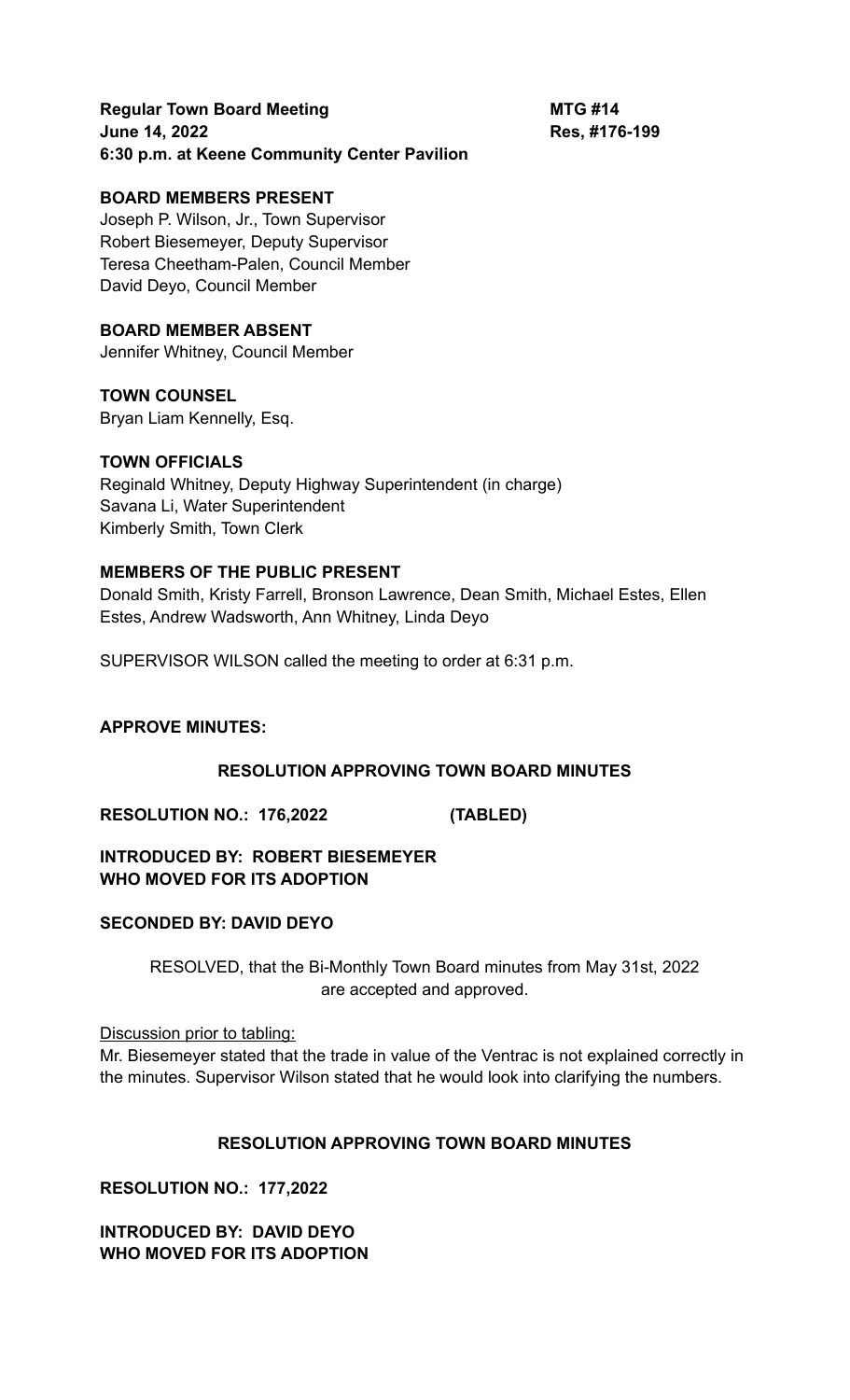# **SECONDED BY: ROBERT BIESEMEYER**

RESOLVED, that the Special Town Board minutes from June 9th, 2022 are accepted and approved.

Duly adopted this 14th day of June, 2022 by the following vote:

AYES: Supervisor Wilson, Mr. Biesemeyer, Mr. Deyo

NAYS: none

ABSENT: Ms. Cheetham-Palen, Ms. Whitney

## **Reminder of the Rules of Order adopted in the Organizational Meeting**

Supervisor Wilson addressed the Board Members and the members of the public in regards to the rules of order for the meeting. Board Members are not supposed to be addressing members of the audience, the last meeting had people talking over each other. There should be one conversation at a time. They must be recognized before they speak. The Board Members speak first, then the audience, and then the Board Members an additional time.

## **PRIVILEGE OF THE FLOOR:**

Kristy Farrell, resident, spoke in regards to the parking issue at the swimming hole on Gristmill Lane. People are parking on both sides of the road, with some cars parking in the opposite direction as well. The riverside is eroding, so people are parking further into the road. Can there be a sign that states, "parking on one side of the road"? She stated that it is an emergent situation. In addition to the parking, drivers are also speeding in that area. Can the speed limit be reduced?

Supervisor Wilson responded and stated that he and Reggie, Deputy Highway Superintendent in charge, have been discussing the area. He asked Reggie to discuss the plans that they have been working on.

Mr. Whitney explained that they are looking into painting SLOW on the pavement in certain locations. The town has to follow DOT regulations when it comes to roadways. There is not a lot that they can do, but they are trying.

Supervisor Wilson stated that the areas of concern are Adirondack Street, Market Street, Johns Brook Lane, and Gristmill Lane. They want to paint SLOW on the roadways and also shoulder striping and striping at the stop signs with STOP painted on the roads as well. In addition to the painting, on Adirondack and Market they want to experiment with removable sidewalk bump outs. They have to check with the DOT on regulations because of the speed limit and the line of sight.

Mr. Deyo asked Supervisor Wilson and Mr. Whitney if they can ask people to park on one side of the road.

Mr. Whitney stated that he does not know that answer.

Mr. Deyo stated that he has been advocating a four-way intersection at Market Street, the Keene Valley Country Club and Route 73 for years. He has been concerned about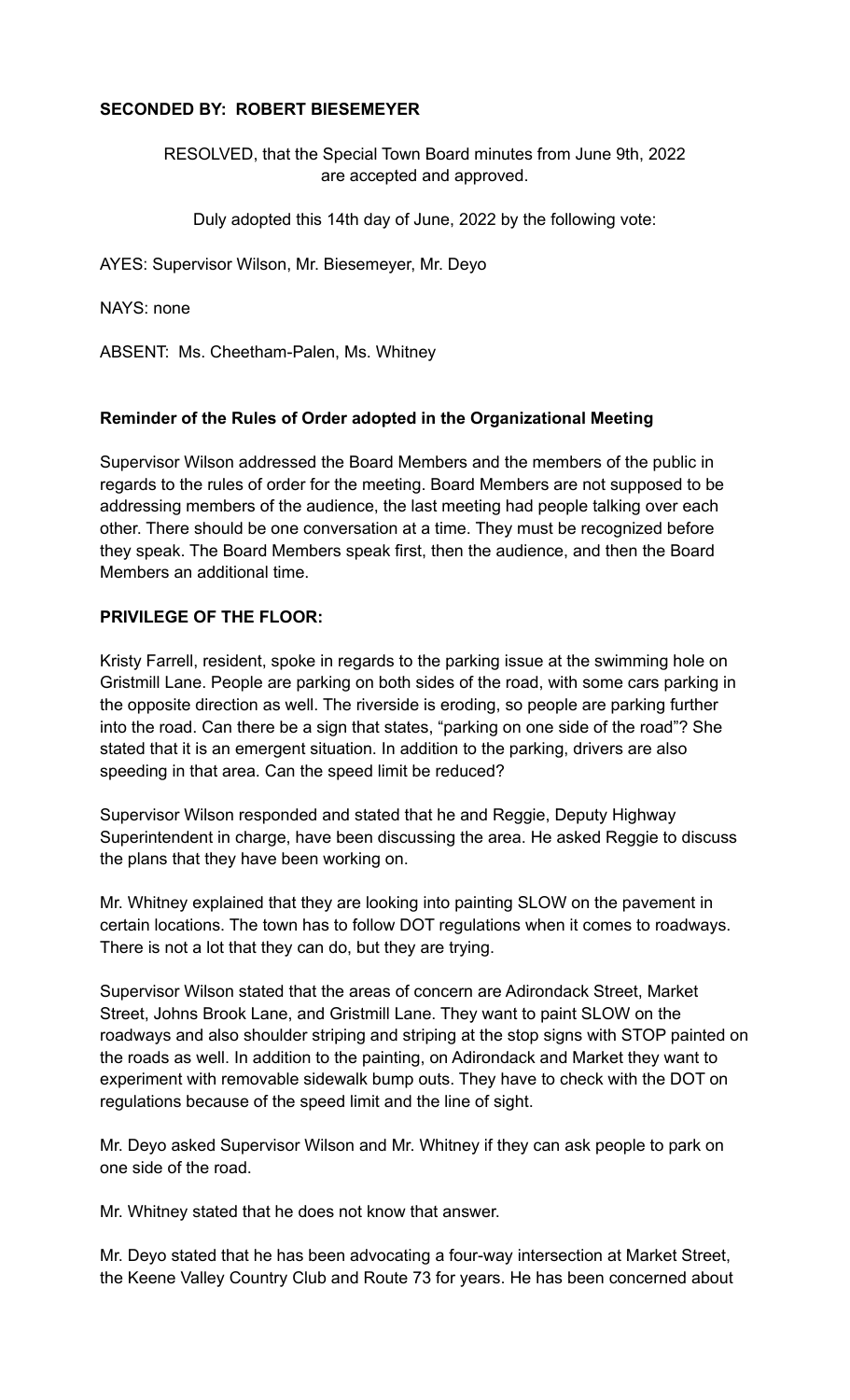the kids crossing there and drivers locking up their brakes. He has asked about it since he came into office and it has gotten nowhere.

Supervisor Wilson discussed the warning signs that had been placed on roadways, such as the crosswalk warning signs. He stated that the DOT ordered for them to be removed after there had been a few accidents. DOT said they were more of a hindrance than a benefit. Adirondack and Market Streets, the town needs to re-engineer the roads but because of Route 73 everything needs to go through DOT Engineering process and permitting process.

Mr. Biesemeyer recommended having a "no parking beyond this point" sign on Gristmill Lane to be located on the hill on the river side going upstream. That is where it gets narrow, it's a blind hill, it's a narrow hill and it is more accident prone.

Ms. Farrell asked about the cars parking in the opposite direction. It is illegal. Should she call the police to report them?

Supervisor Wilson stated that the police will not have them towed. He mentioned the town having their own Police Force to address these issues: speeding, pedestrian safety, illegal parking, rowdy airbnbs. Do they want their own Police Department, or spend \$75,000 to contract with the sheriff's office?

Mr. Deyo stated that they should go ahead with whatever signage they can do, the painting of the roads and see where things are at by the next meeting.

Supervisor Wilson stated that they will do their best to address these issues, but need to follow the DOT Engineering Manual. They can order the paint and the sign and see what they are allowed to do.

Ms. Farrell stated that getting the sign would be a huge help.The other issue is that when people are coming up the hill from swimming and are heading to their cars, they just pop up with kids, dogs, inner tubes, and they are in a dangerous spot. Not just for themselves, but also for the drivers.

Bronson Lawrence, resident, inquired about speed bumps and the possibility of using them.

Mr. Deyo stated that the Highway Department and the Fire Department do not want them. Even the temporary ones they are not in favor of.

Mr. Biesemeyer stated that speeding wasn't as much of a concern as illegal parking is.

Mr. Lawrence stated that there is a lot of speeding that occurs on Adirondack Street.

Ms. Farrell commented and stated that the temporary type of speed bumps can move. If a car hits it hard enough, it can come off and what holds it in place is metal rods. If they come free, the metal rods can pop tires.

Supervisor Wilson stated that they will continue to work on the roadways and update as things move forward.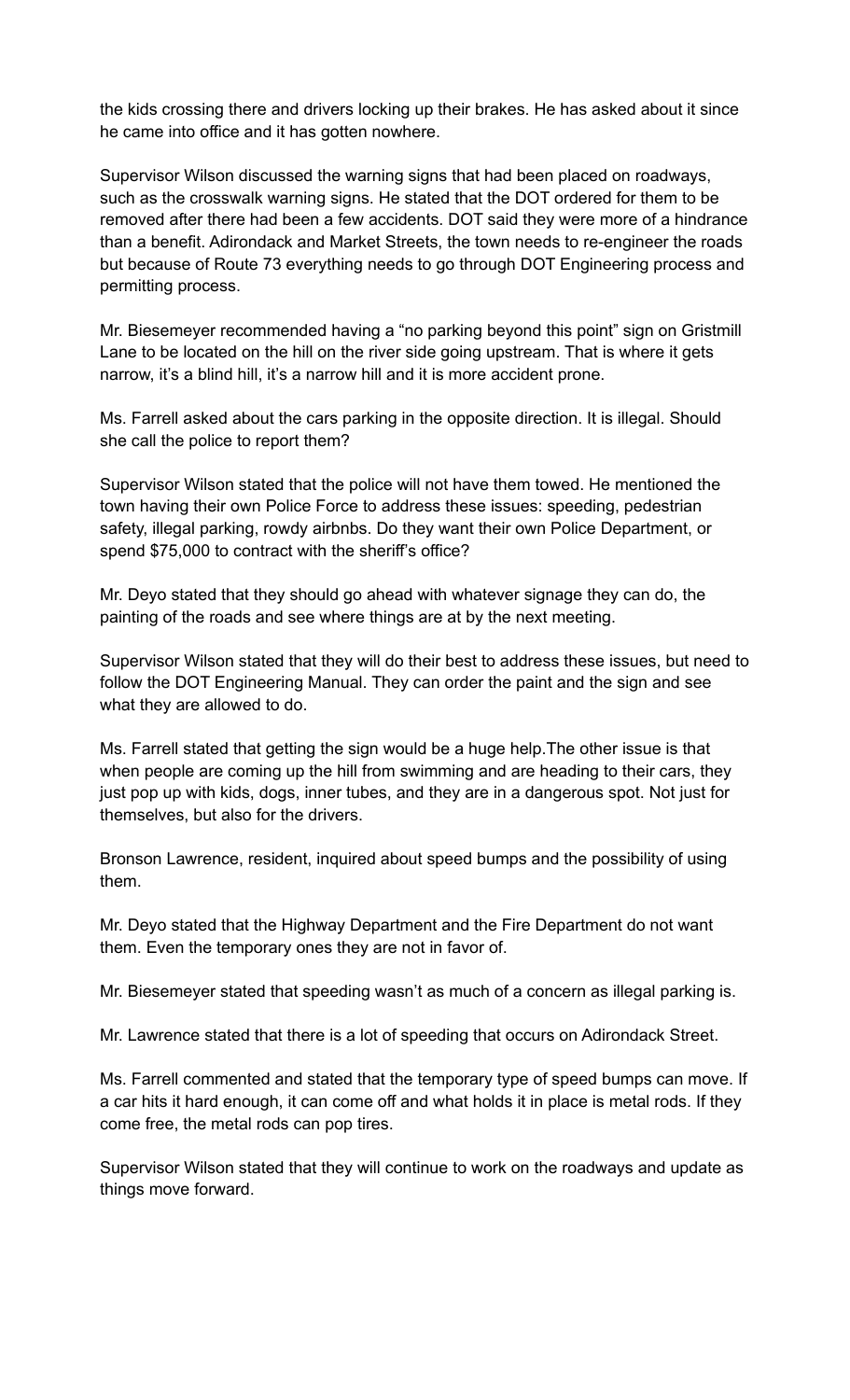# **OLD BUSINESS DISCUSSIONS**

# **RESOLUTION TO APPOINT REGINALD WHITNEY TO HIGHWAY SUPERINTENDENT**

## **RESOLUTION NO.: 178,2022**

## **INTRODUCED BY: DAVID DEYO WHO MOVED FOR ITS ADOPTION**

## **SECONDED BY: ROBERT BIESEMEYER**

WHEREAS, the former Highway Superintendent resigned prior to the end of his term,

AND WHEREAS, Reginald Whitney is the current Deputy Highway Superintendent,

BE IT RESOLVED, that the Town Board appoints Reginald Whitney to Highway Superintendent for the remainder of 2022.

Duly adopted this 14th day of June, 2022 by the following vote:

AYES: Supervisor Wilson, Mr. Biesemeyer, Mr. Deyo

NAYS: none

ABSENT: Ms. Cheetham-Palen, Ms. Whitney

Supervisor Wilson also announced that Mr. Whitney filed his paperwork to run for the position, so he will be on the ballot for the upcoming election. Supervisor Wilson welcomed Reggie aboard.

## **COVID updates:**

Supervisor Wilson stated that there is an increase in cases in Essex County. The transmission is still there. He reminded residents to be vaccinated and also announced that the Town Hall still has free test kits available as well as the Keene Valley Library.

## **Bond Plans for Water Districts #1 and #2:**

Supervisor Wilson gave an update and stated the bond process is on hold right now. They are waiting for a response from the APA on their jurisdictional form. Hopefully that will all be in order before the July 12th Town Board meeting. The next step would be to schedule public hearings and a Special Town Board meeting to follow. The public hearings would need to be scheduled after 10 days but prior to 20 days. And then the Special Town Board meeting would be to pass the resolutions.

Ms. Cheetham-Palen joined the meeting at 6:51 p.m.

Supervisor Wilson discussed that he met with AES, the towns' engineering firm, to discuss Water District #2. They advised the town to do test wells in Keene Valley or to do a full diameter well. The Board will need to decide which way they want to proceed. He is waiting to find out the costs. The town may need to take out a BAN while they are waiting for the BOND to get set up. He doesn't want to lose a whole construction cycle without moving forward. There are no guarantees of hitting water with a full diameter well. They were lucky last time with having a good hydrology report.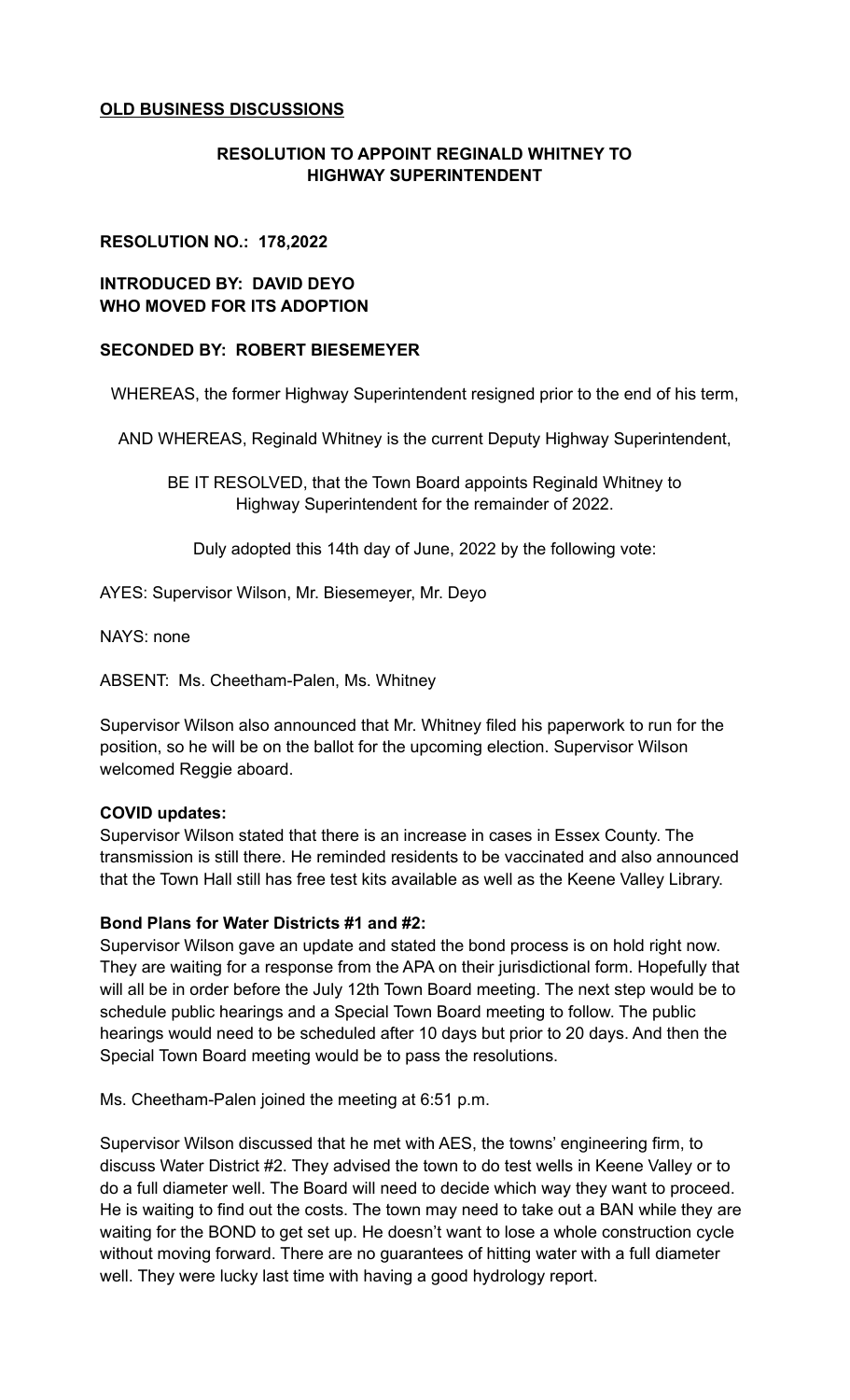Ms. Cheetham-Palen stated that last time they were pretty sure that they were going to hit water. How sure are they this time?

Supervisor Wilson stated that the hydrology report did have a secondary choice of location listed on it. That report was from 2018. It depends on how much the Board wants to gamble on the full diameter well and the costs involved. The test wells could cost between \$175,000 - \$250,000 per well. Last time they drilled a full diameter well and got good water at 180 feet.

## **Essential Worker Covid Pay Program:**

# **RESOLUTION TO APPROVE THE ESSENTIAL WORKER COVID PAY PROGRAM**

## **RESOLUTION NO.: 179,2022**

## **INTRODUCED BY: DAVID DEYO WHO MOVED FOR ITS ADOPTION**

## **SECONDED BY: ROBERT BIESEMEYER**

RESOLVED, that the Town Board approves the Essential Worker Covid Pay Program by using the American Rescue Act Funds from Essex County.

Duly adopted this 14th day of June, 2022 by the following vote:

AYES: Supervisor Wilson, Mr. Biesemeyer, Ms. Cheetham-Palen, Mr. Deyo

NAYS: none

ABSENT: Ms. Whitney

#### Discussion held prior to the vote:

Supervisor Wilson explained that this is using the American Rescue Act Funds that the county gave to the town with the intent to pay the essential workers that worked through COVID. Other towns are doing a similar program. Most places did not include Elected Officials, a few included the Justices, it is for current employees and does not include employees that have left employment.

Mr. Biesemeyer stated that he was fine with the list of employees provided.

Mr. Deyo stated that he is not opposed to it. He knows that Dean Smith's needs to be looked at, but other than that there was a lot of thought put into it and reasons why it was done this way. He is fine with it.

Ms. Cheetham-Palen stated she is okay with it.

Dean Smith, resident and employee, asked if it would be a separate check or if it would be in with a regular paycheck.

Supervisor Wilson stated that he is not sure. He thinks it will be a separate check from an hours worked check. It will not be a 1099, it will be the gross amount listed with taxes taken out of it. He also stated that he will have Ashley double check Mr. Smith's calculation because he did notice that it was different from the others.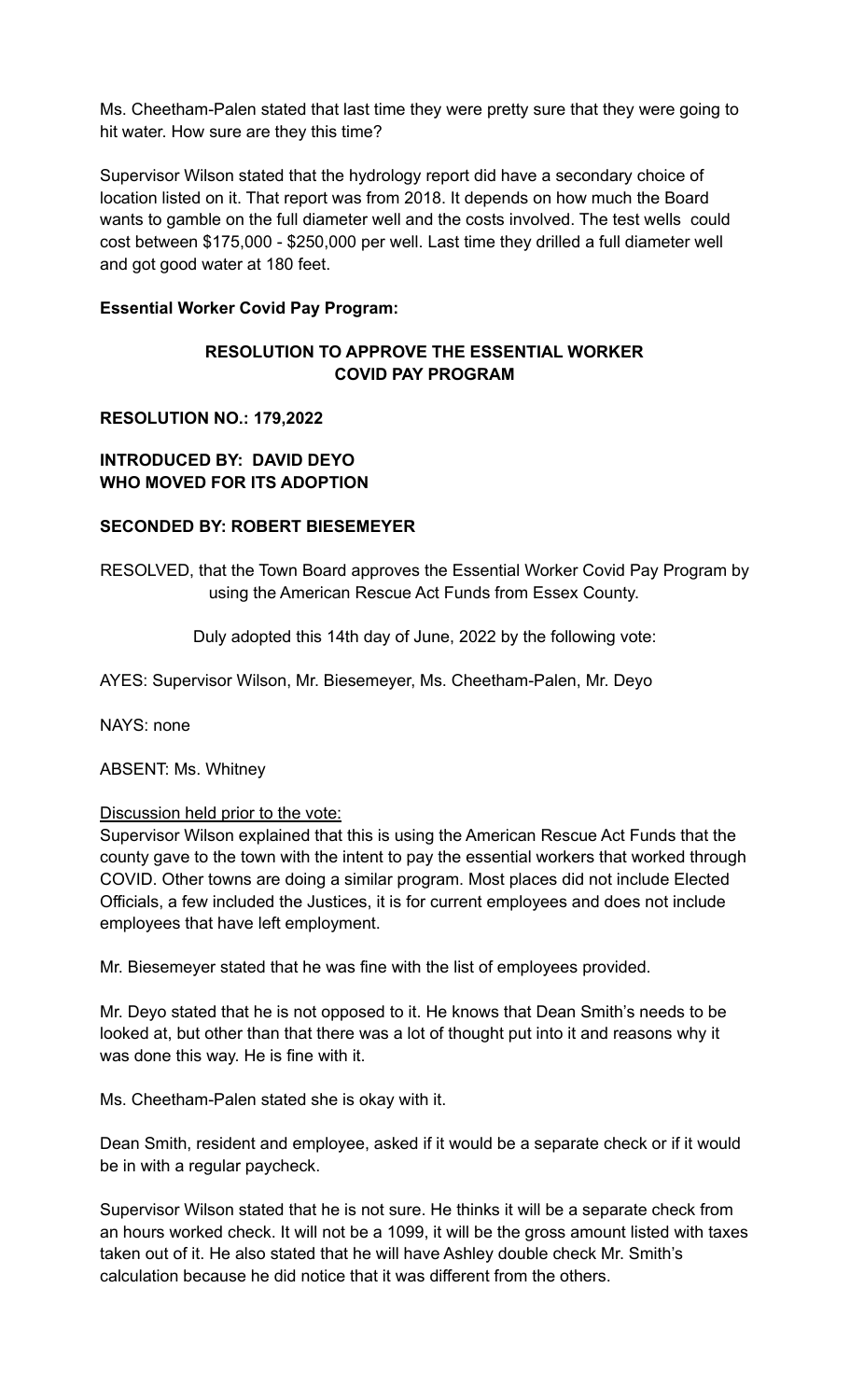# **RESOLUTION TO ADJUST WATER BILLS**

## **RESOLUTION NO.: 180,2022**

# **INTRODUCED BY: DAVID DEYO WHO MOVED FOR ITS ADOPTION**

## **SECONDED BY: ROBERT BIESEMEYER**

WHEREAS, the Anticipated Water Lists were previously adopted,

BE IT RESOLVED, that the following adjustments are approved:

- Michael Hartson, one additional charge within Water District #1
- Nicholas Taylor, remove water usage charge for one property in Water District #2

Duly adopted this 14th day of June, 2022 by the following vote:

AYES: Supervisor Wilson, Mr. Biesemeyer, Ms. Cheetham-Palen, Mr. Deyo

NAYS: none

ABSENT: Ms. Whitney

## **RESOLUTION TO AMEND RESOLUTION NO. 104, 2022**

## **RESOLUTION NO.: 181,2022**

## **INTRODUCED BY: TERESA CHEETHAM-PALEN WHO MOVED FOR ITS ADOPTION**

## **SECONDED BY: ROBERT BIESEMEYER**

WHEREAS, resolution number 104,2022 approved granting Little Peaks \$35,000.00 out of the American Rescue Plan Act,

AND, WHEREAS the actual cost of the project was \$35,500.00,

BE IT THEREFORE RESOLVED, that the Town Board approves to amend resolution 104,2022 to state the corrected amount of \$35,500.00

Duly adopted this 14th day of June, 2022 by the following vote:

AYES: Supervisor Wilson, Mr. Biesemeyer, Ms. Cheetham-Palen, Mr. Deyo

NAYS: none

ABSENT: Ms. Whitney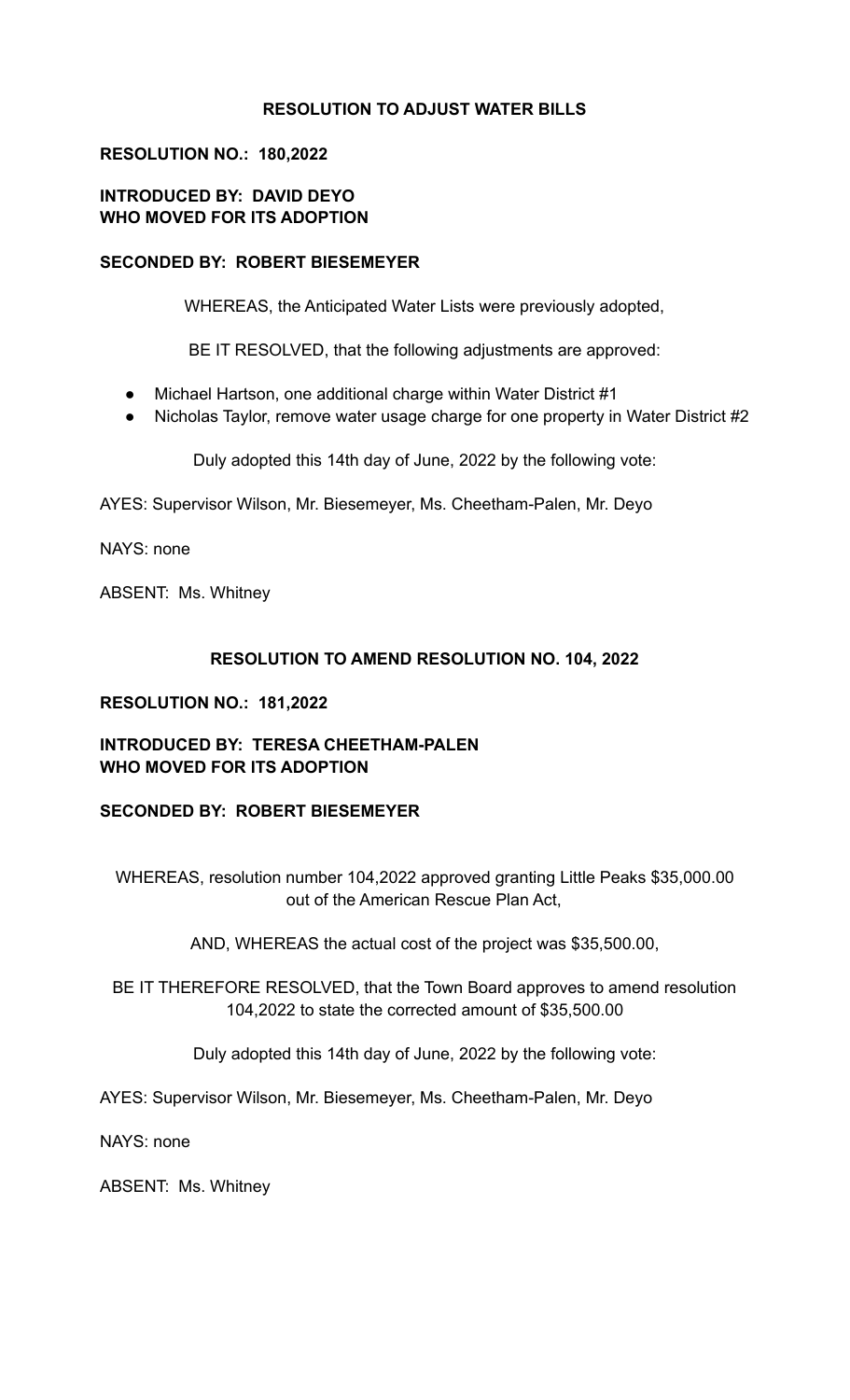## **NEW BUSINESS DISCUSSIONS**

## **RESOLUTION TO APPROVE BOTH MEADOW TRAIL AS A ROAD NAME**

## **RESOLUTION NO.: 182,2022**

# **INTRODUCED BY: TERESA CHEETHAM-PALEN WHO MOVED FOR ITS ADOPTION**

### **SECONDED BY: ROBERT BIESEMEYER**

RESOLVED, that the Town Board approves the road name of Both Meadow Trail for the new road, off Route 9N, that Little Peaks will be constructed on.

Duly adopted this 14th day of June, 2022 by the following vote:

AYES: Supervisor Wilson, Mr. Biesemeyer, Ms. Cheetham-Palen, Mr. Deyo

NAYS: none

ABSENT: Ms. Whitney

## Discussion prior to the vote:

Mr. Biesemeyer stated that he was not opposed, but that this is not the normal procedure to choose a road name. There is normally a waiting period and the public generally has a chance to have suggestions.

Mr. Deyo clarified that Little Peaks are the ones that came up with the name.

Supervisor Wilson stated that yes, Little Peaks Board made a direct request for this name in honor of Tom and Alana Both.

#### **Holiday Schedule at the Transfer Station:**

Supervisor Wilson explained that the current Employee Handbook lists the Designated Holidays and does not state that they are different for the transfer station.

Mr. Deyo spoke and stated that he had spoken to Ryan (former employee) about this and that in particular: Columbus Day, Memorial Day, and Labor Day are very busy holidays in which the transfer station should be open on Monday. People stay over for the long weekend, and if they don't have a caretaker, they need to take care of their garbage. They don't want it left at the gate or somewhere else.

Mr. Biesemeyer stated that with Tuesday being a day that the dump is closed, it makes for an even longer time that the garbage sits. Those two additional days during the hot weather makes it difficult with nowhere to go.

Supervisor Wilson stated that they should make their manual reflect what they want to do. Let's identify what they want it to say so that they can update it. The Board delineated Memorial Day, Independence Day, Labor Day, and Columbus Day as the warm weather holidays that should be discussed with Laura, Transfer Attendant, as well and come up with a plan to update the manual. The new holiday, Juneteenth Day, would also be one to add to the list.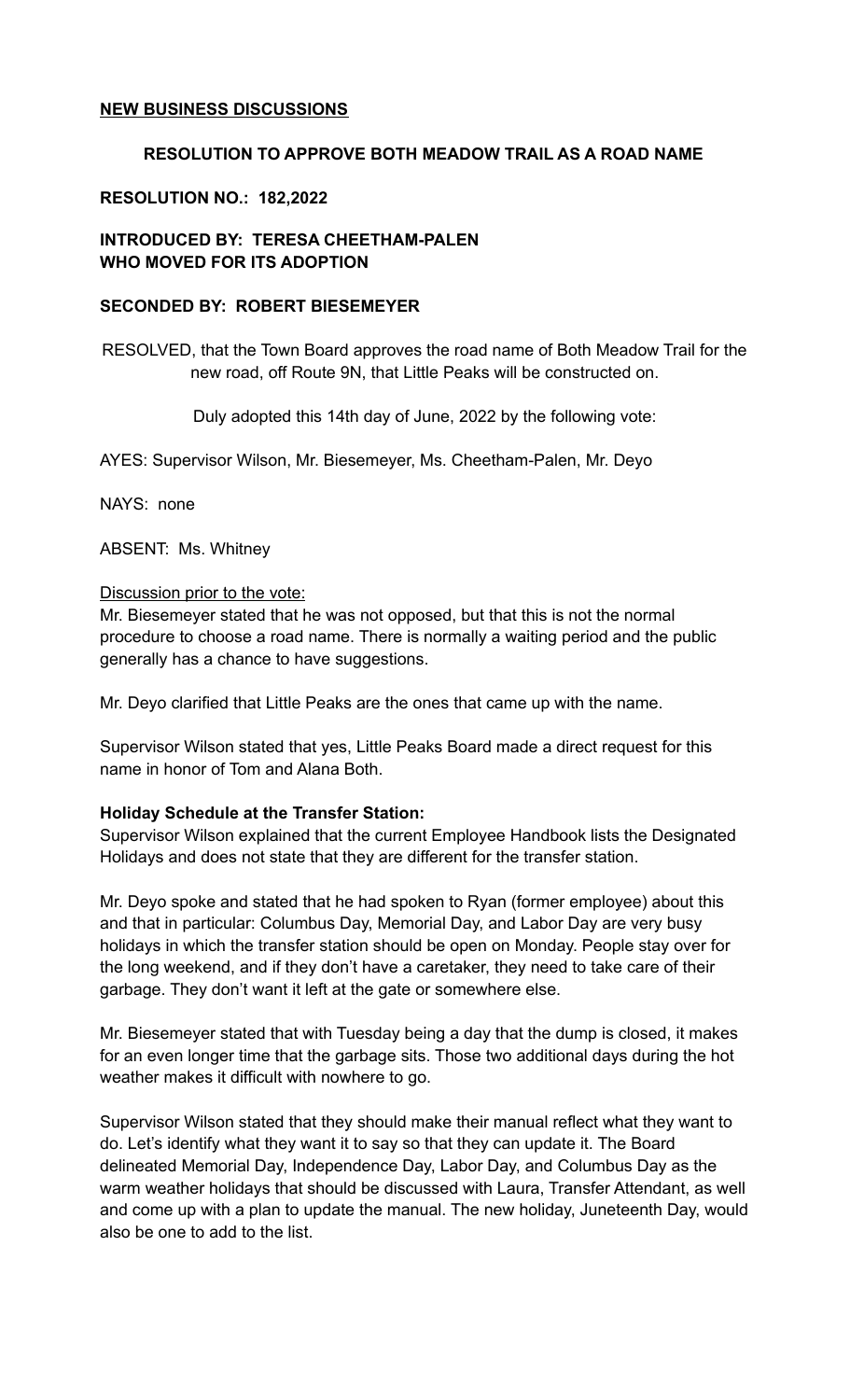# **RESOLUTION TO AMEND THE EMPLOYEE HANDBOOK IN REGARDS TO DESIGNATED HOLIDAYS**

# **RESOLUTION NO.: 183,2022**

# **INTRODUCED BY: TERESA CHEETHAM-PALEN WHO MOVED FOR ITS ADOPTION**

## **SECONDED BY: DAVID DEYO**

RESOLVED, that the Town Board approves adding Juneteenth Day, June 19th, to the list of designated holidays in section 701 of the Employee Handbook.

Duly adopted this 14th day of June, 2022 by the following vote:

AYES: Supervisor Wilson, Mr. Biesemeyer, Ms. Cheetham-Palen, Mr. Deyo

NAYS: none

ABSENT: Ms. Whitney

## **Discussion on Transfer Station continued:**

The Board agreed that the transfer station will be open on both Sunday, June 19th and Monday, June 20th. The Town Hall will be closed on Monday, June 20th this year.

# **RESOLUTION ADOPTING INCREASED MILEAGE COMPENSATION RATES FOR PRIVATE AUTOMOBILE USAGE**

## **RESOLUTION NO.: 184,2022**

## **INTRODUCED BY: DAVID DEYO WHO MOVED FOR ITS ADOPTION**

## **SECONDED BY: ROBERT BIESEMEYER**

WHEREAS, the Internal Revenue Service increased the mileage rate from 58.5 cents per mile to 62.5 cents per mile,

AND, WHEREAS, the new rate is effective for the final 6 months of 2022, and begins on July 1st, 2022,

BE IT THEREFORE RESOLVED, that the Town Board adopts the mileage compensation rate of 62.5 cents per mile effective July 1st, 2022.

Duly adopted this 14th day of June, 2022 by the following vote:

AYES: Supervisor Wilson, Mr. Biesemeyer, Ms. Cheetham-Palen, Mr. Deyo

NAYS:

ABSENT: Ms. Whitney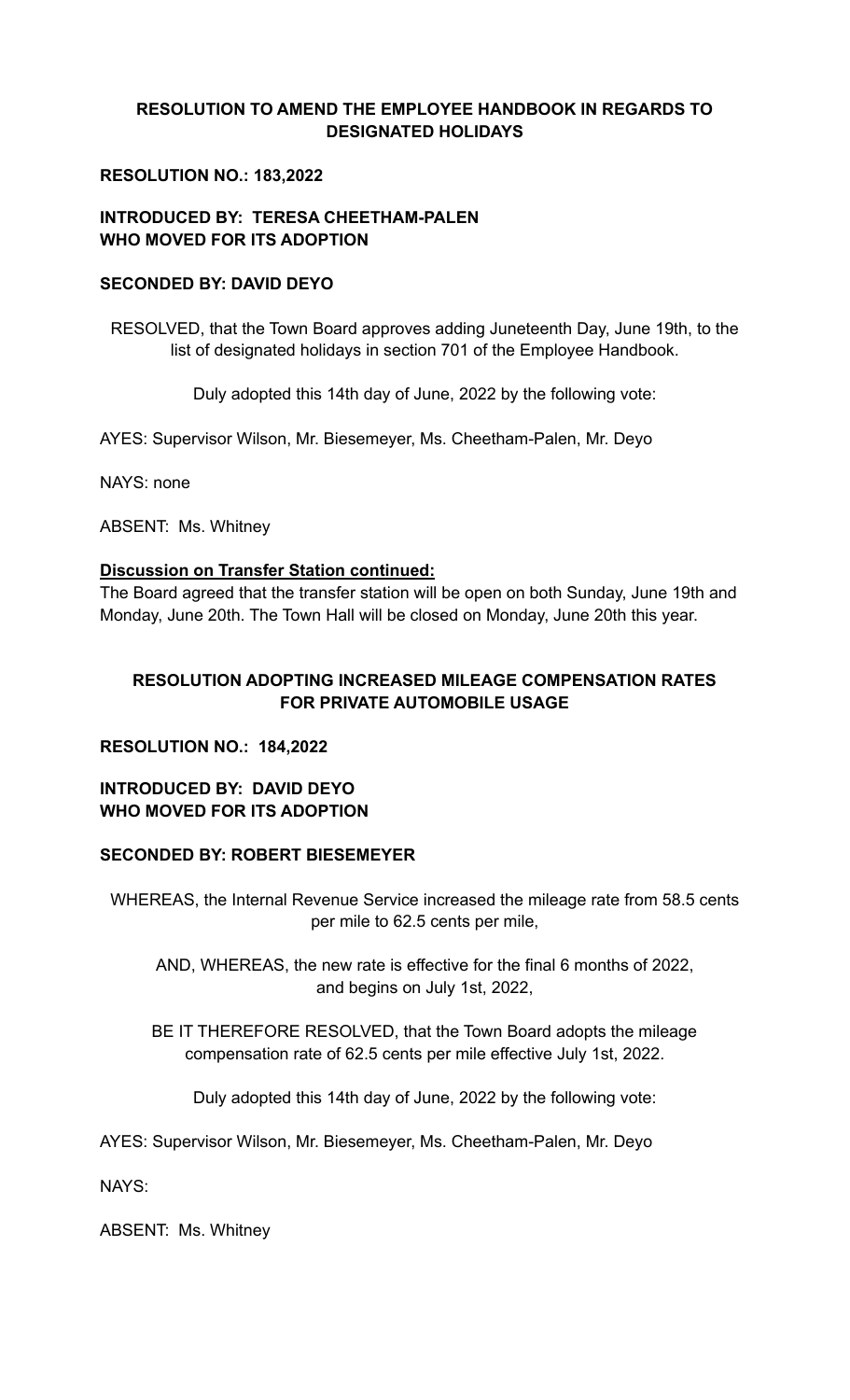# **RESOLUTION APPROVING THE USE OF THE COMMUNITY CENTER PAVILION**

# **RESOLUTION NO.: 185,2022**

# **INTRODUCED BY: DAVID DEYO WHO MOVED FOR ITS ADOPTION**

## **SECONDED BY: ROBERT BIESEMEYER**

RESOLVED, that the Town Board approves the use of the Community Center Pavilion on Saturday, July 30th from 12:00 to 2:30 p.m. for the Anne Frieary Memorial.

Duly adopted this 14th day of June, 2022 by the following vote:

AYES: Supervisor Wilson, Mr. Biesemeyer, Ms. Cheetham-Palen, Mr. Deyo

NAYS:

ABSENT: Ms. Whitney

# **RESOLUTION APPROVING THE USE OF THE COMMUNITY CENTER PAVILION**

## **RESOLUTION NO.: 186,2022**

## **INTRODUCED BY: DAVID DEYO WHO MOVED FOR ITS ADOPTION**

## **SECONDED BY: TERESA CHEETHAM-PALEN**

RESOLVED, that the Town Board approves the use of the Community Center Pavilion on the afternoon of Sunday, June 26th for a Memorial Service gathering for Malcolm Martin.

Duly adopted this 14th day of June, 2022 by the following vote:

AYES: Supervisor Wilson, Mr. Biesemeyer, Ms. Cheetham-Palen, Mr. Deyo

NAYS:

ABSENT: Ms. Whitney

# **RESOLUTION APPROVING THE USE OF THE COMMUNITY CENTER PAVILION**

**RESOLUTION NO.: 187,2022**

**INTRODUCED BY: ROBERT BIESEMEYER WHO MOVED FOR ITS ADOPTION**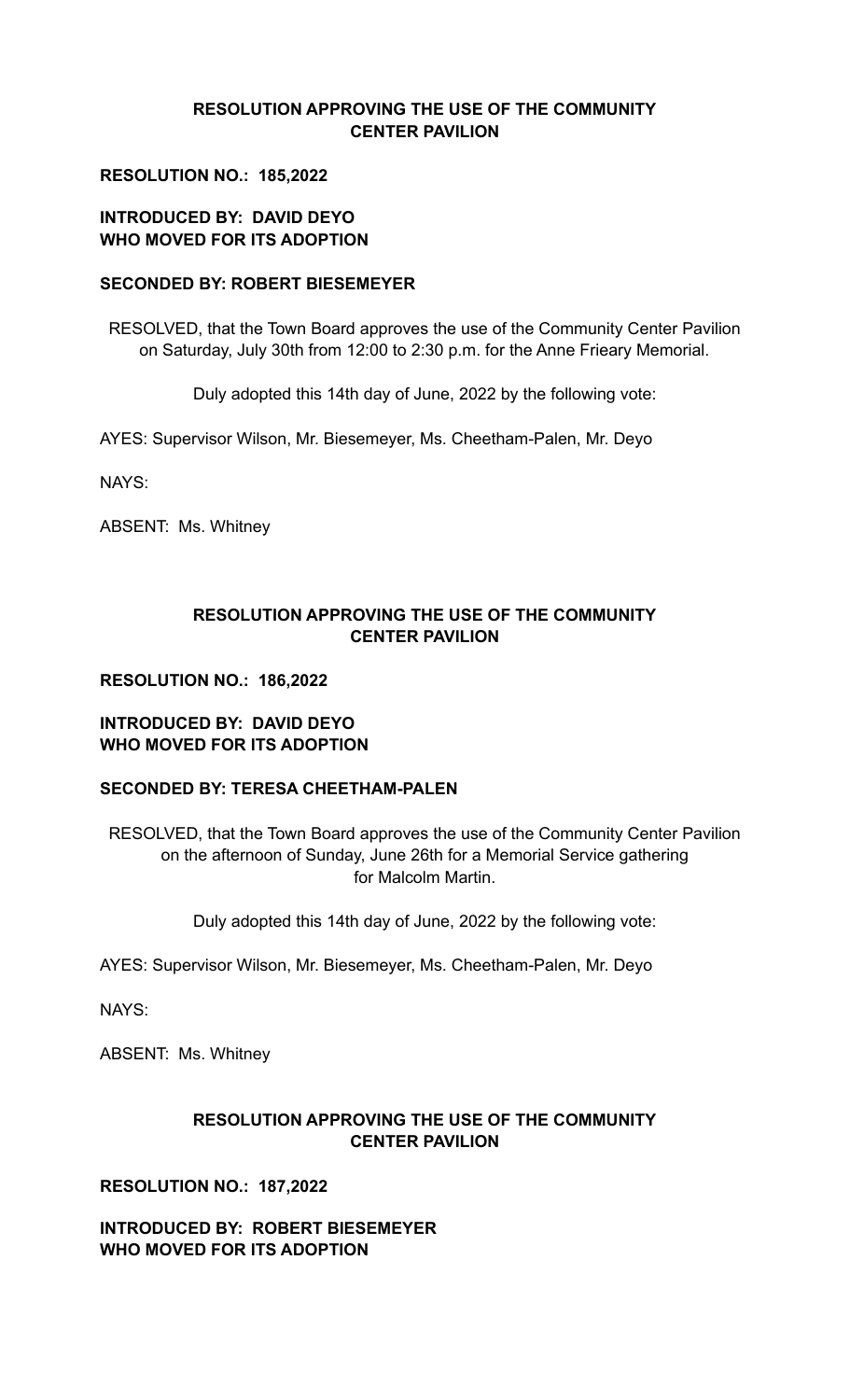# **SECONDED BY: DAVID DEYO**

RESOLVED, that the Town Board approves the use of the Community Center Pavilion on Saturday, June 25th from 11:30 a.m. to 3:00 p.m. for the Blacksmith's graduation event.

Duly adopted this 14th day of June, 2022 by the following vote:

AYES: Supervisor Wilson, Mr. Biesemeyer, Ms. Cheetham-Palen, Mr. Deyo

NAYS:

ABSENT: Ms. Whitney

# **RESOLUTION TO ADOPT STANDARD WORKDAY AND REPORTING**

## **RESOLUTION NO.: 188,2022**

# **INTRODUCED BY: DAVID DEYO WHO MOVED FOR ITS ADOPTION**

## **SECONDED BY: ROBERT BIESEMEYER**

WHEREAS, appointed employees are required to submit a standard work day calendar of activities,

BE IT RESOLVED, that the Animal Control Officer, Emily Whitney, has submitted her calendar for the Standard Work Day Reporting and it is on file.

Duly adopted this 14th day of June, 2022, by the following vote:

AYES: Supervisor Wilson, Mr. Biesemeyer, Ms. Cheetham-Palen, Mr. Deyo

NAYS: none

ABSENT: Ms. Whitney

## **Discussions in regards to the General Laborer Position:**

Supervisor Wilson decided to wait and discuss both the General Laborer Position and the Mowing Contract together at the end of the agenda discussions. He stated that they had four candidates for the general laborer job, and they are good candidates. They are interested because it is a good job with the town; it's full-time with benefits. He would like to ask for the Board to appoint the new laborer and to replace the equipment that was budgeted for.

Mr. Deyo spoke and stated that he does not want to pull equipment and a laborer into the same thing. He is not in agreement to buy a new Ventrac. They need to research other equipment before they decide to purchase something.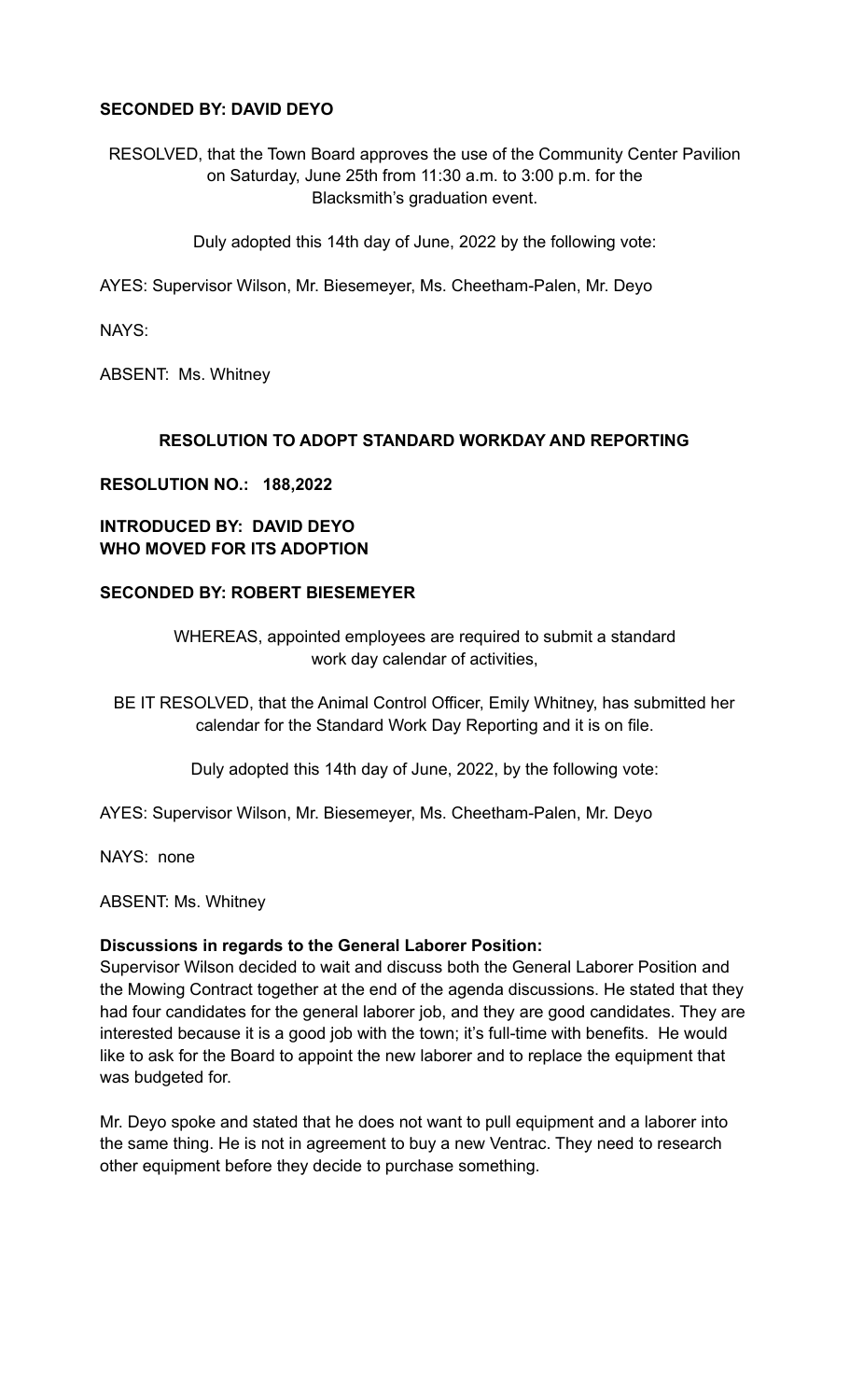# **RESOLUTION TO FILL THE FULL-TIME GENERAL LABORER POSITION**

## **RESOLUTION NO.: 189,2022**

## **INTRODUCED BY: DAVID DEYO WHO MOVED FOR ITS ADOPTION**

#### **SECONDED BY: TERESA CHEETHAM-PALEN**

RESOLVED, that the Town Board approves the Town Supervisor to hire a full-time replacement for the general laborer vacancy.

Duly adopted this 14th day of June, 2022, by the following vote:

AYES: Supervisor Wilson, Ms. Cheetham-Palen, Mr. Deyo

NAYS: Mr. Biesemeyer

ABSENT: Ms. Whitney

## Discussion prior to vote:

Mr. Deyo clarified that this position would be up for discussion at budget time in regards to whether they will fund it for next year or not. He originally wanted to hire a seasonal replacement, but is willing to see how things go and revisit it in a few months. He also stated that if it is a full-time position, he wants the Community Center bathrooms open and clean for when people are reserving the pavilion.

Supervisor Wilson agreed that it will be reviewed before the 6 month probationary period ends and that the cleaning and maintenance of the bathrooms was part of the duties of this position.

Ms. Cheetham-Palen stated that it is a good idea to hire someone and that it is something that they had already planned for.

Mr. Biesemeyer stated that he wanted a chance to speak and that it seemed he may be the only one opposed to it. He is in favor of hiring Ryan for the mowing.

Mr. Deyo stated that he agrees with that too.

Mr. Biesemeyer explained that he has seen for too long money being spent on equipment which gets broken and then needs to be fixed. The lawns and the Cemeteries are a disaster. That is not personal against Bronson, who has been working there. Mr. Biesemeyer did speak to Bronson, a part-time employee, this past week about availability and found out that during the summer he cannot promise and commit to 8 hours a week. It is a very busy time for him. So Bronson does not have the time required, it would be impossible. The Old Cemetery hasn't been taken care of, Fairview Cemetery is the same thing, horrible. The other Cemeteries, he has not been to but he would guess that they have had zero attention. He recommends filling the open general laborer position with a full-time seasonal person and then decide in a few months what to do. He also would like to add a full-time employee to the Highway Department, and have Reggie oversee the plowing of the sidewalks and also the equipment. He does not want to have someone doing it out of the General Fund. That has not worked. He is not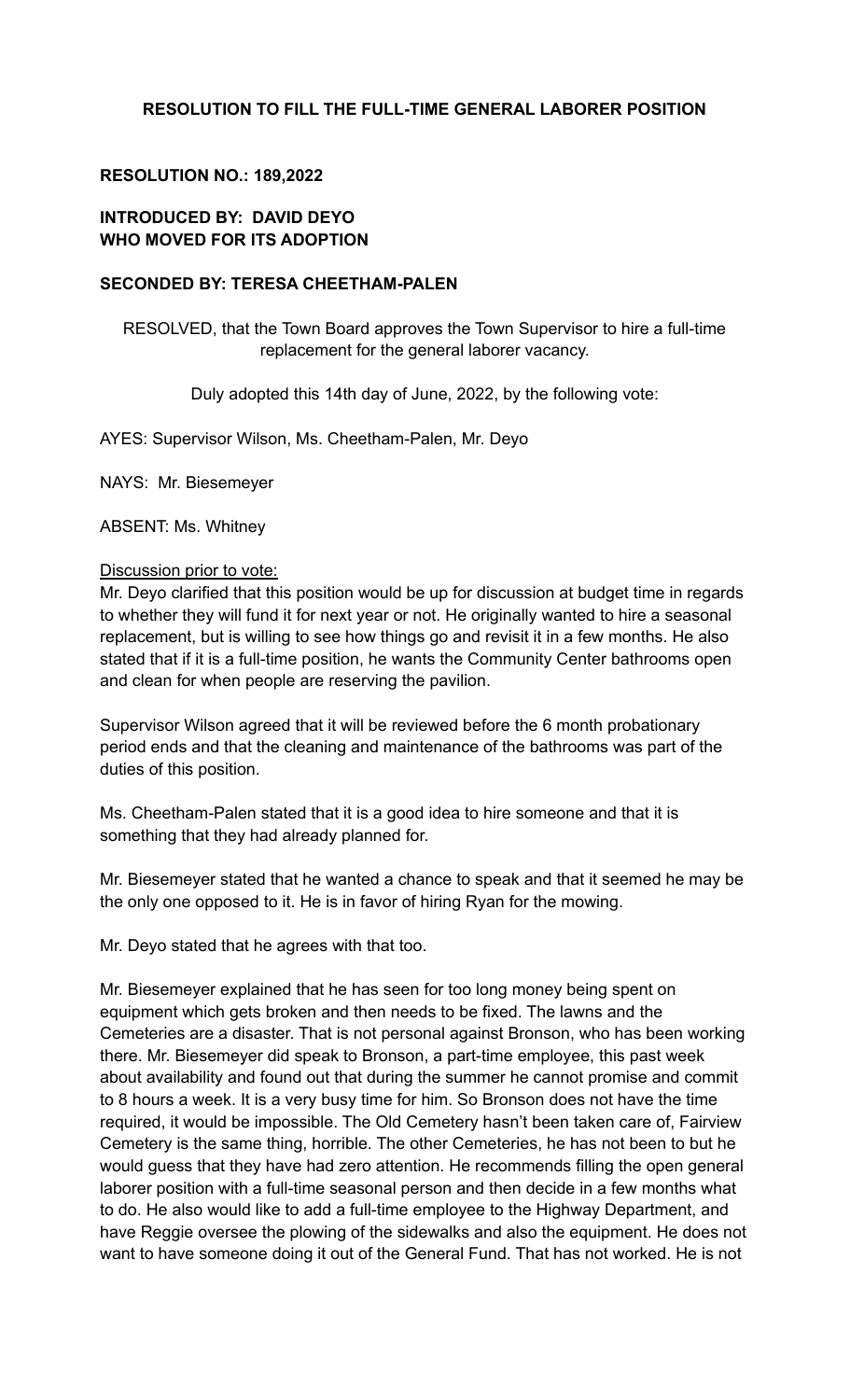in favor of hiring a full-time year round employee at this time. He is only in favor of hiring a full-time seasonal employee and then see how it is working out in a month or two.

Ms. Cheetham-Palen spoke and stated that she hears what Bob is saying, but they did have a plan in place for how they were going to manage parks and mowing and all of that stuff. That is the plan they agreed to and they budgeted for and she prefers to stick to that. Which is to hire someone full-time to replace a person who decided they didn't want to work there anymore. Roger is also coming back, so this is a temporary situation. She doesn't see why they would change something that they took a lot of time figuring out last year. She is happy moving forward with the plan they agreed to.

Mr. Biesemeyer doesn't see the logic in that if they are going to hire Ryan. If they pay Ryan \$1,600 per week to do the mowing, why would they hire a replacement for the general laborer position. He agrees with hiring a seasonal full-time laborer right away to address things other than mowing, and then to decide later how things are going.

Supervisor Wilsons stated that in the handbook, there is a 6 month trial period. So if someone is not working out they can separate from them pretty easily.

Mr. Deyo stated that they could call the position full-time for right now, but during that 6 month period they could re-evaluate the position when it becomes budget time and decide if they want to change it. They should let the person know that there is a 6 month period in which they can let them go if they choose.

Mr. Biesemeyer stated that he doesn't know how it will work because they don't have any machinery.

Mr. Deyo clarified again before the vote that this decision was until further discussion during budget season.

Kimberly Smith, Town Clerk, asked for clarification of the resolution.

Supervisor Wilson advised that he has four candidates to consider, he has already interviewed them, this will be to give him authority to hire one of them.

Mr. Deyo stated that since Supervisor Wilson will have direct supervision over the employee, he does not need to be involved in the hiring process.

#### **Further discussions in regards to the Mowing Contract:**

Supervisor Wilson announced that there was one bid submitted by Ryan Hall: \$16,000 for mowing from June 9th - August 15th Week by week mowing at the rate of \$1,600 Unforeseen work and extras \$120 per man hour

Bryan Liam Kennelly, Esq., Town Attorney, asked if that was a new bid.

Supervisor Wilson responded and stated that yes, it was a re-bid. He stated that it was a complete bid with the necessary insurance included. He also stated that he spoke with Roger today, and Roger takes pride in his work and will return next week (earlier than his planned leave) and that the hiring out for mowing would then not need to be done. Roger does not want to see the plan that they have in place disrupted and will return sooner to prevent that from happening.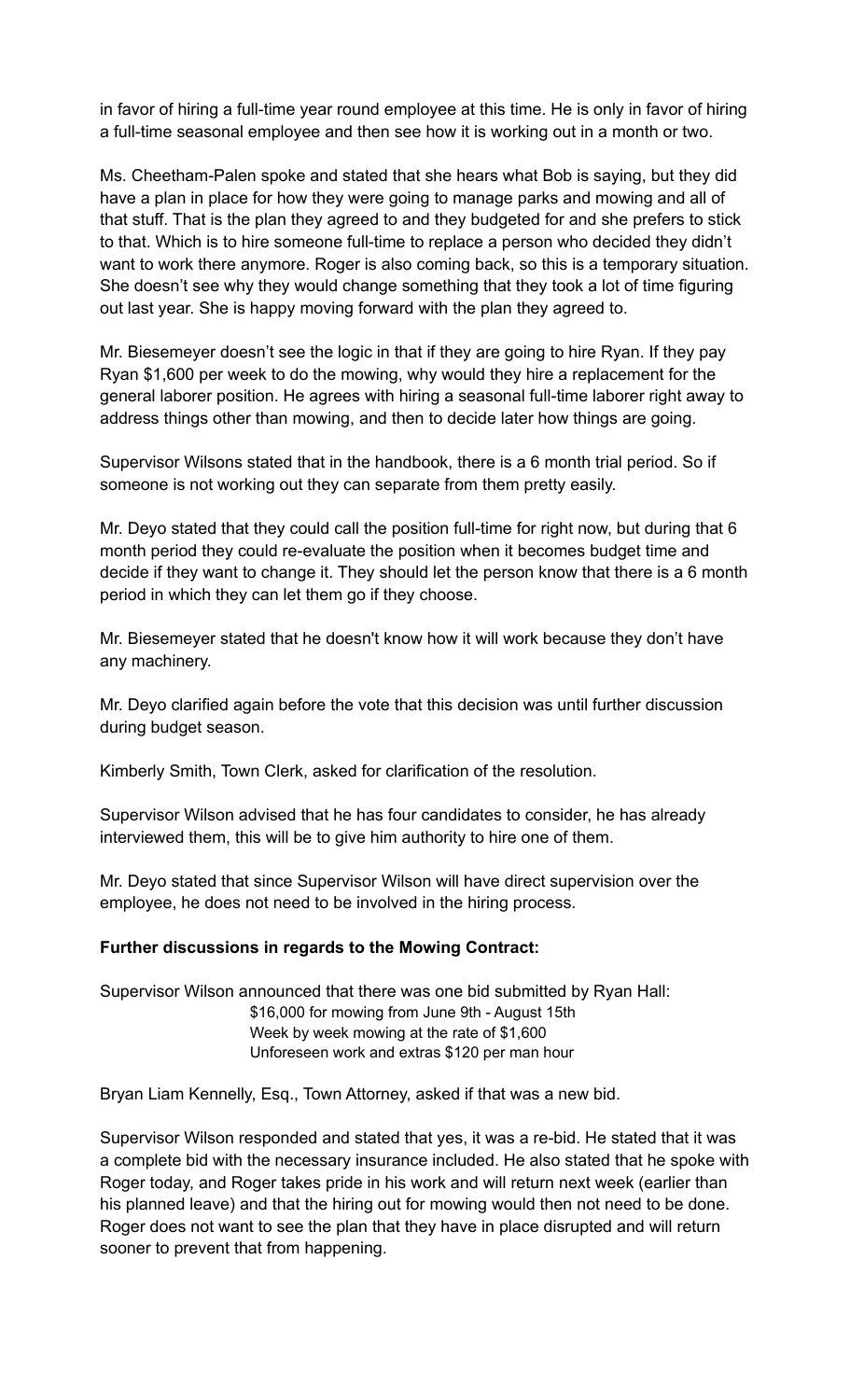Mr. Deyo clarified that Roger will now return rather than staying on leave until August.

Supervisor Wilson affirmed that.

Savana Li, Water Superintendent, spoke and stated that if Ryan comes back to work, then Morris (current Water License Holder) has expressed that he is not staying.

Mr. Biesemeyer stated that he doesn't understand what mowing has to do with Morris.

Ms. Li stated that there is conflict with the water and the mowing. There is a strong feeling with both her and Roger that if Roger comes back, Ms. Li is also available to help with the mowing. Morris would also be willing to mow, just not as many hours as she is able to give.

Mr. Deyo stated that he came into the meeting with the intention of hiring Ryan to do the mowing. He asked if Roger was out on paid leave. Supervisor Wilson stated that it was unpaid leave. Mr. Deyo recommended using the money that has been saved from not needing to pay Roger to hire Ryan.

Supervisor Wilson stated that the money that has been saved by not paying Roger for the past five weeks should be used to purchase equipment.

Mr. Biesemeyer was opposed to that. Ms. Cheetham-Palen was in support of it.

Mr. Deyo stated that waiting another week to mow was not a good idea.

Mr. Biesemeyer stated that it would be easier to farm out the mowing rather than purchasing more equipment that usually breaks, needs repairs, or needs to be replaced. He was not in favor of purchasing equipment. He stated that other towns farm out very successfully.

Ann Whitney, resident, spoke and confirmed that they needed to buy equipment regardless. She asked why they would wait to purchase it and farm out and spend money. She understands that they don't want to get farther behind with the mowing situation but can they get someone to mow for just one week while they work on getting equipment? She also asked if the town still pays Ryan to cover for the water.

Mr. Deyo responded and said no.

Mr. Biesemeyer explained that they pay Morris now to use his license instead.

Ms. Whitney stated that they need the equipment, so why are they not getting the equipment now.

Supervisor Wilson responded that they budgeted for the equipment. It is in their Asset Management Plan. Because of T.J.'s departure and Roger's unpaid leave, it does give them a little bit to help with getting what they need.

Mr. Deyo compared the cost of a full-time employee versus farming out for mowing. A full-time employee's salary would be \$45,000.00 and then with the cost of their benefit package of health insurance, time off, etc. it becomes close to \$60,000.00.

Ms. Whitney asked if he was talking about farming out for mowing every year.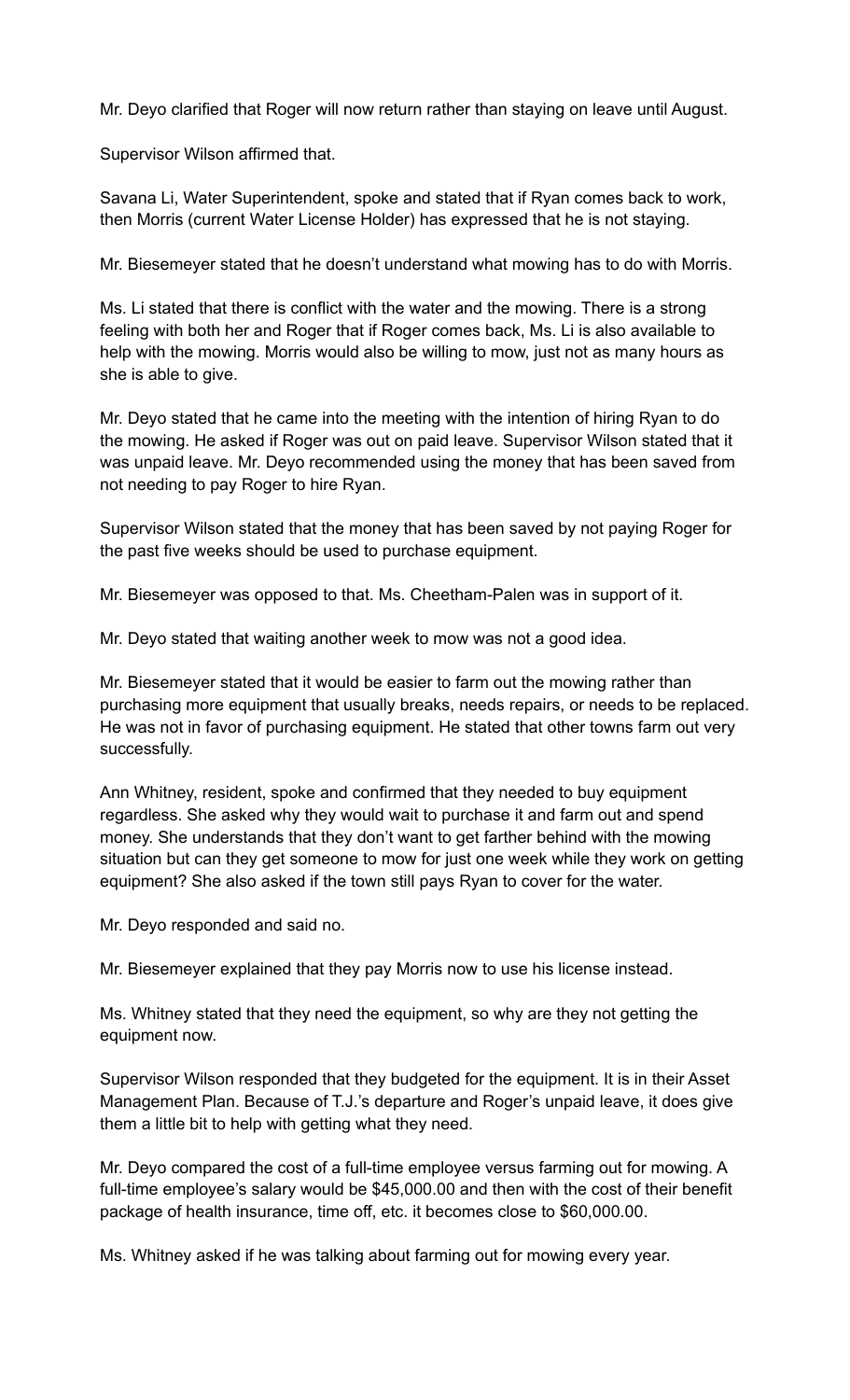Mr. Deyo stated that it is something that the town should consider doing.

Supervisor Wilson stated that the broader discussion is that they need to replace the equipment, regardless of who is operating it, they will need equipment to do the sidewalks.

Mr. Biesemeyer stated that investing in equipment was not a wise decision.

Supervisor Wilson clarified and stated replacing equipment.

Ms. Li stated that the town equipment is not being taken care of properly. She started for the town in September and she has watched the equipment not get taken care of properly.

Mr. Deyo stated that he agrees and would like to have Reggie take care of the winter equipment, have it kept in the garage, where he can take care of it. The summer equipment, they contract it out. Then they don't need to maintain it.

Ms. Li stated that if they hire a full-time laborer, then they need to train them on how to use and maintain the equipment.

Supervisor Wilson stated that the applicants they are looking at have experience.

Mr. Biesemeyer stated to hire them as seasonal and after one month they will know if they have experience or not.

Supervisor Wilson proposed to get Roger started, get the new person on board, and start working on the mowing. It will not be caught up in three days, but they will be able to make progress.

Mr. Biesemeyer stated that they do not have any mowers.

Supervisor Wilson stated that they have one and they are trying to figure out how to hook up the bat wing until they get the tractor back. It will be eight weeks before they get it back due to the wait for the parts.

Donald Smith, resident, stated that he thinks Roger is playing them. He went on social media and bad mouthed a subordinate, and then that subordinate quit. Now he is saying that he wants to come back. He stated that they should hire Ryan and get the job done.

Dean Smith, stated that he doesn't understand how they got to this point. Honestly, they gave raises to those two guys to take care of the mowing and look where they are at. Now they are subcontracting the mowing out? That was the whole reason that they got the two guys.

Supervisor Wilson stated that to take a Family Medical Leave is something that all employees have the right to do. They cannot say that it is a fault of Roger's.

Dean Smith asked for clarification if they were subcontracting the mowing out for this year only or for next year and following years. Are they doing it because they are in a pinch?

Mr. Deyo stated that is the discussion they are having.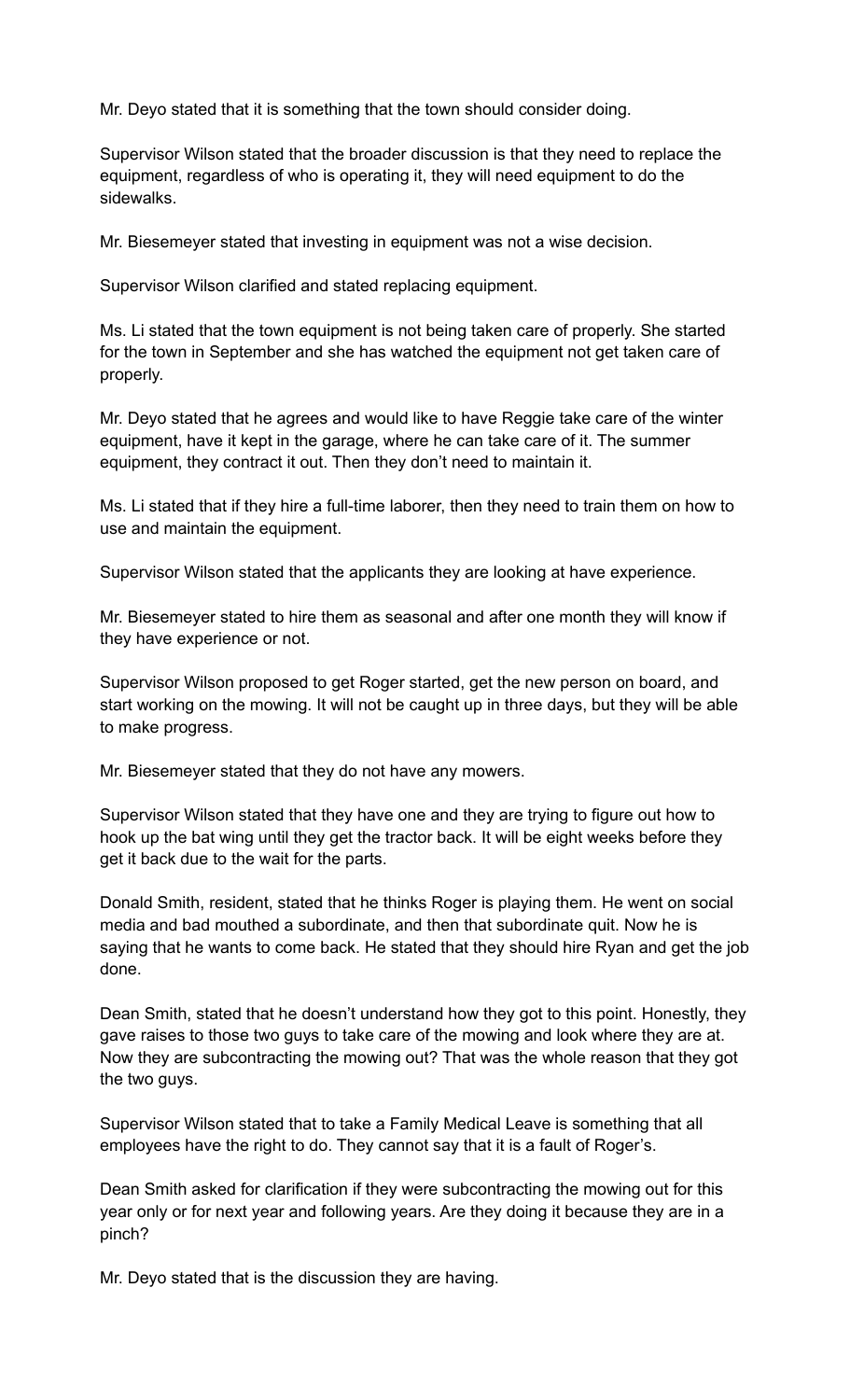Each Board Member had different views. Mr. Deyo wants to look at it for the short-term til August 15th with the bid and then consider it for the long term. Ms. Cheetham-Palen does not want to farm out. Mr. Biesemeyer wants to farm out for the long term as well as right now. Supervisor Wilson focused on the equipment aspect and getting ready for winter. Because of the supply chain and increased time, they need to decide about ordering.

Mr. Deyo then stated that he doesn't understand why they can't still move forward with ordering of equipment if it is already budgeted.

Mr. Biesemeyer stated that before they decide to order equipment, they need to decide who will be in charge of the equipment and he would like the Highway Department to be the ones to do that. He would approve the ordering of equipment if it were to be placed with the Highway Department but not with the General Fund.

Mr. Whitney, Highway Superintendent, stated that his first priority would be to hire a truck driver. He apologized and stated that the sidewalks are not…….

Ms. Cheetham-Palen interrupted and stated that if they had four good candidates, that they hire one of the candidates, and if Roger is coming back early then they go forward with replacing the equipment. If they have equipment that needs to be replaced and they have money to do it, they should order the new equipment.

Supervisor Wilson will talk to Champlain Valley Equipment to see if they have any word on when the Ventrac will be done. Also, the tractor to pull the batwing.

Mr. Whitney stated that after repairing the Ventrac he doesn't think they should replace it with a new Ventrac. He is not a fan of it and thinks it should be replaced with something else.

There was a discussion about equipment with the understanding that alternate pieces of equipment will be researched.

Supervisor Wilson stated that he proposed having Roger come back to work, and that Savana had addressed areas of conflict, Ann pointed out about using money for a contract that can be used for equipment that they are going to need no matter what.

Mr. Deyo stated that he is okay with that moving forward, that they need equipment and that it will need to be replaced, but they cannot get that in the next three days. In the meantime, from now until August, they need to get someone. If they do the bid, it can be started tomorrow. Even if they only use it for one season, in the short term. They would be able to get things cleaned up before the end of next week.

Mr. Biesemeyer stated that it will give them some time to put some good thought into it during budget season. In the meantime, right now they need to get someone to mow. The new employee will be able to spend all of their time on the Cemeteries. He asked Bronson what his thoughts were for the amount of time to get the Old Section of the Norton Cemetery done.

Bronson Lawrence, resident, gave a synopsis of what he has been able to do since being hired part-time. He stated that he offered to work for the town to try and fill in the blanks during Roger's leave. He was not able to put in as much time as he had hoped he would have. He put in 25 hours over the course of four weeks. During that time, he was barely able to get three quarters of the new section of Norton Cemetery done. He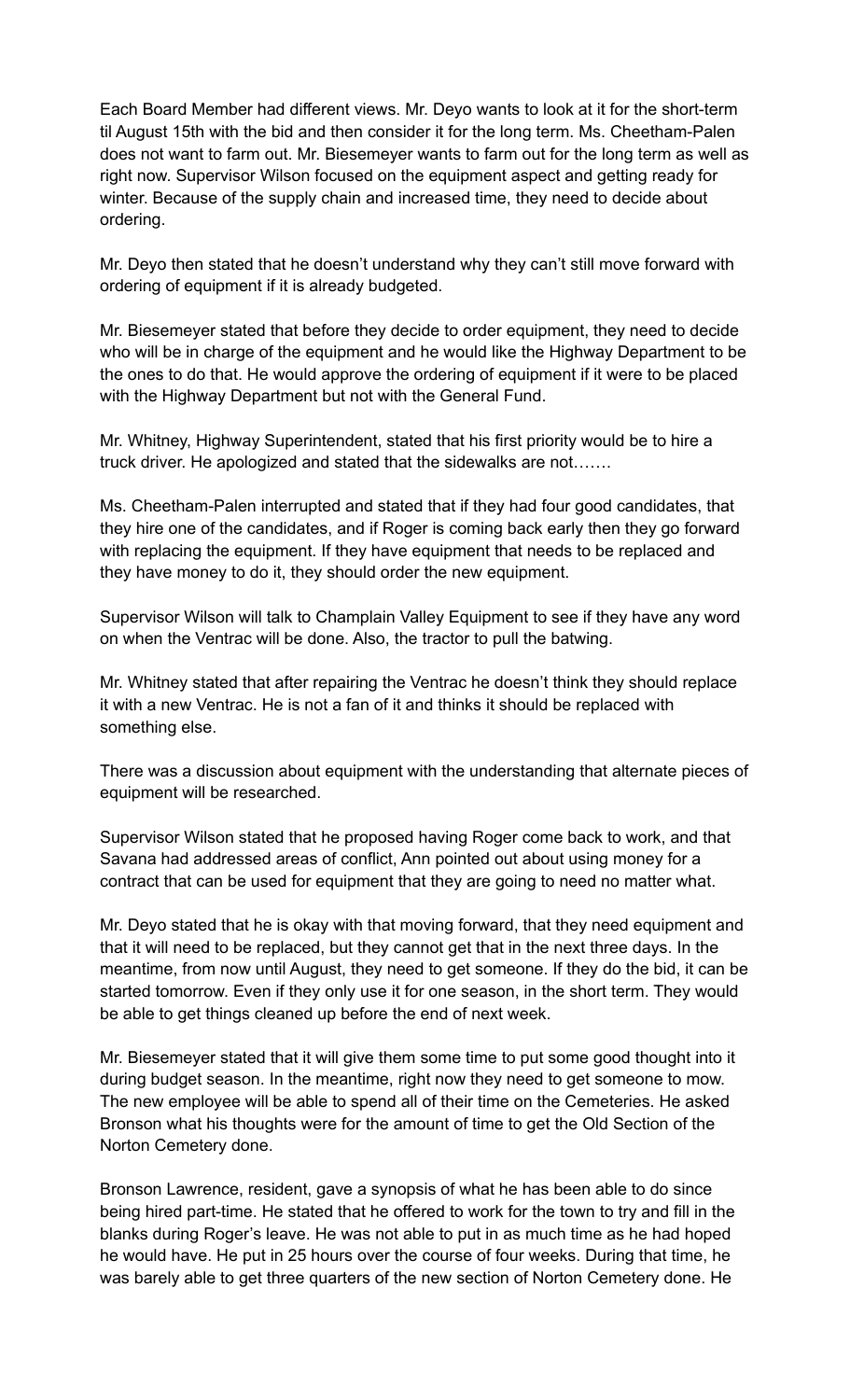used the zero turn, but was new to it. If you look at it, it would take one person approximately 30 hours to get Norton done. That is just about a full-time person to just get that one place done in a week. Then they have everything else to get taken care of. They are one guy down, one guy out, and he works 4.5 hours per week. One full-time person is needed just to take care of Norton Cemetery, then you have one other guy that would need to take care of all the other Cemeteries and anything else that the town needs. Two full-time employees will not be able to get all the Cemeteries done and everything else that needs to be done.

Mr. Biesemeyer recommended that everyone walk through Fairview Cemetery. He said to check it out, it is unbelievable.

Ms. Cheetham-Palen suggested hiring a full-time employee, for the vacancy, and an additional seasonal employee to help out through the summer.

Mr. Biesemeyer stated that with a new full-time employee, with Roger coming back, with Bronson working 4.5 hours per week, and plus hiring another part-time seasonal employee, they still would not be able to get all of the Cemeteries done plus Marcy Field the Community Center and everything else that needs to be done.

Ms. Li stated that Ryan only has one employee. She knows Ryan from outside of there, and that is T.J. How is he going to do all of that mowing? She stated that something will get neglected. She sees T.J. mowing all day long. Ryan has a ton of mowing jobs. Since both of them left the town on bad terms, the place that will be neglected is most likely going to be the town.

Mr. Biesemeyer spoke and stated that it is on Ryan to get the job done, he thinks T.J. works very well under Ryan, and they should give Ryan the chance.

Kristy Farrell, resident, spoke and stated that she wanted to give a different perspective. She thinks they can not afford to wait any longer. The town looks ridiculous. They should put that money towards whomever. There is a contract in place. He has given you a bid. There are rules and a contract in place. If he does not do it then you don't pay him. This is a discussion that maybe should not have been had in public about who might be upset with whom. To her it really was not relevant because there was a contract in front of them.

Supervisor Wilson asked how they wanted to proceed. They have each voiced their opinions in multiple ways.

# **RESOLUTION TO ACCEPT RYAN HALL'S BID FOR THE TOWN MOWING CONTRACT**

## **RESOLUTION NO.: 190,2022 (DEFEATED)**

## **INTRODUCED BY: ROBERT BIESEMEYER WHO MOVED FOR ITS ADOPTION**

## **SECONDED BY: DAVID DEYO**

WHEREAS, the Town of Keene went out to bid for a mowing contract

AND WHEREAS, one bid was received by Ryan Hall as follows: \$16,000 for mowing from June 9th - August 15th Week by week mowing at the rate of \$1,600 Unforeseen work and extras \$120 per man hour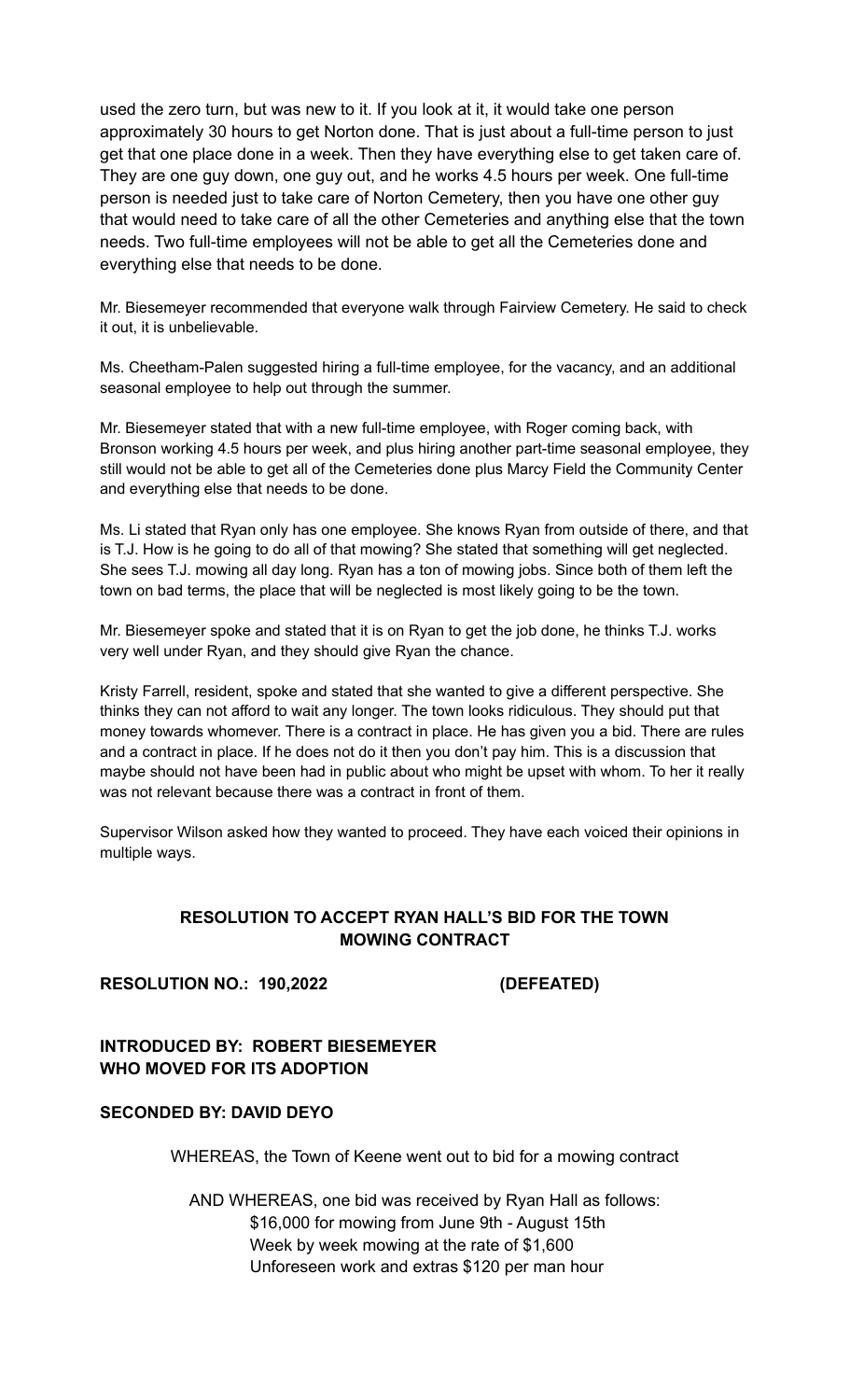BE IT RESOLVED, that the Town Board accepts and awards such a bid to Ryan Hall as stated in the bid contract.

AYES: Mr. Biesemeyer, Mr. Deyo

NAYS: Supervisor Wilson, Ms. Cheetham-Palen

ABSENT: Ms. Whitney

Following the vote, Mr. Biesemeyer asked where they were at with mowing.

Supervisor Wilson stated that Roger is coming back, they are hiring a new general laborer.

Mr. Deyo asked when the new laborer would be starting. He stated that he wants to know because when he starts to get sh\*t out in the community, he is going to direct them to Supervisor Wilson. And let Supervisor Wilson tell them when they are hired, when they are starting, and when the mowing is going to start. He just wanted to make that clear.

Supervisor Wilson stated that the first choice that he and Roger agreed on said that he can start on June 20th, and Roger is ready to start next week.

Mr. Biesemeyer asked for clarification that from now until June 20th, nothing is happening?

Supervisor Wilson responded and asked if all joking and attacks were done.

## **EXECUTIVE SESSION:**

## **RESOLUTION FOR THE TOWN BOARD TO ENTER INTO EXECUTIVE SESSION**

#### **RESOLUTION NO.: 191,2022**

## **INTRODUCED BY: TERESA CHEETHAM-PALEN WHO MOVED FOR ITS ADOPTION**

#### **SECONDED BY: DAVID DEYO**

RESOLVED, that the Town Board went into Executive Session at 7:42 p.m. to discuss ongoing legal issues

Duly adopted this 14th day of June, 2022, by the following vote:

AYES: Supervisor Wilson, Mr. Biesemeyer, Ms. Cheetham-Palen, Mr. Deyo

NAYS: none

ABSENT: Ms. Whitney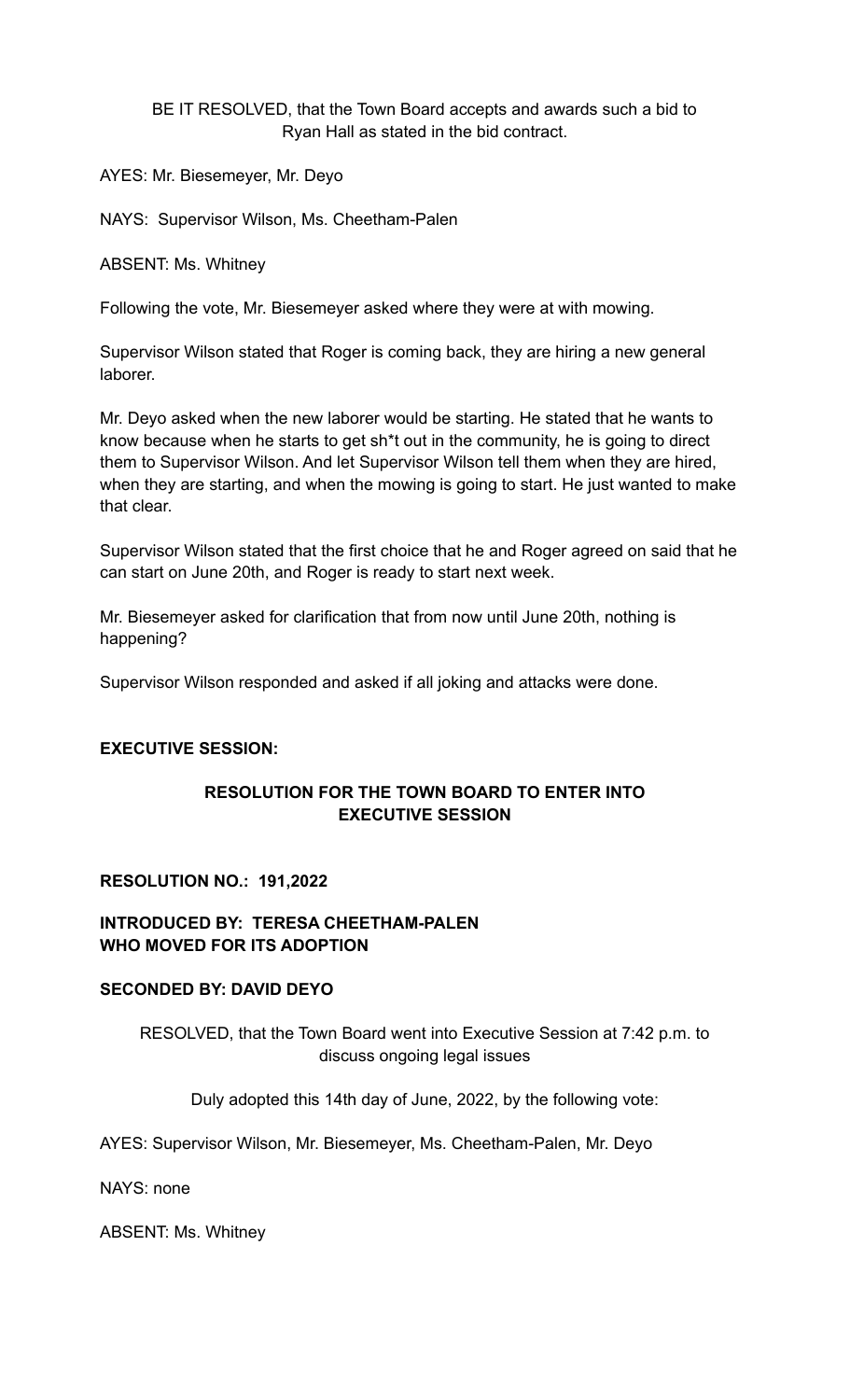# **RESOLUTION TO RETURN FROM EXECUTIVE SESSION**

# **RESOLUTION NO.: 192,2022**

# **INTRODUCED BY: DAVID DEYO WHO MOVED FOR ITS ADOPTION**

#### **SECONDED BY: TERESA CHEETHAM-PALEN**

RESOLVED, that the Town Board reconvened from Executive Session.

Duly adopted this 14th day of June, 2022, by the following vote:

AYES: Supervisor Wilson, Mr. Biesemeyer, Ms. Cheetham-Palen, Mr. Deyo

NAYS: none

ABSENT: Ms. Whitney

Supervisor Wilson stated that they obtained legal advice and no decisions were made.

## **BUDGET RESOLUTIONS:**

## **RESOLUTION TO TRANSFER FUNDS WITHIN THE GENERAL FUND**

#### **RESOLUTION NO.: 193,2022**

# **INTRODUCED BY: ROBERT BIESEMEYER WHO MOVED FOR ITS ADOPTION**

# **SECONDED BY: DAVID DEYO**

RESOLVED, that \$9,438.43 is approved to be transferred out of #A019904.01.004.00 Contingency Line with \$305.88 moved into #A016604.01.004.00 Central Supply CE, \$6,365.00 moved into #A074104.01.004.00 Library CE and \$2,767.55 moved into #A0162040.004 Buildings Contractual.

Duly adopted this 14th day of June, 2022, by the following vote:

AYES: Supervisor Wilson, Mr. Biesemeyer, Ms. Cheetham-Palen, Mr. Deyo

NAYS: none

ABSENT: Ms. Whitney

#### **RESOLUTION TO TRANSFER FUNDS WITHIN THE SW #1**

**RESOLUTION NO.: 194,2022**

**INTRODUCED BY: TERESA CHEETHAM-PALEN WHO MOVED FOR ITS ADOPTION**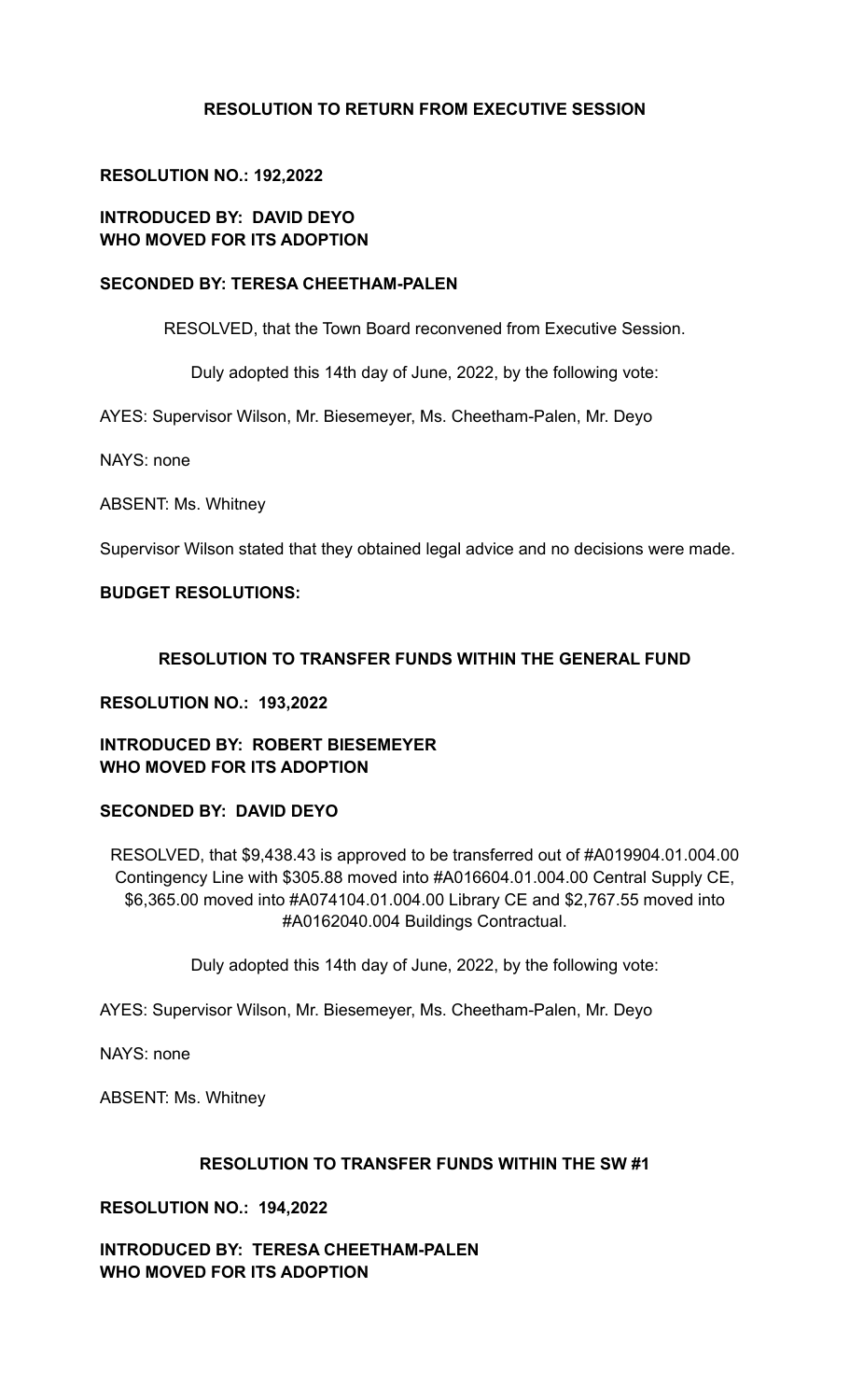## **SECONDED BY: ROBERT BIESEMEYER**

RESOLVED, that \$1,935.26 is approved to be transferred out of SW#1 83202.7.002 Source Power Pump EQ and \$1,935.26 moved into SW#1 83204.7.004 Source Power Pump CE.

Duly adopted this 14th day of June, 2022, by the following vote:

AYES: Supervisor Wilson, Mr. Biesemeyer, Ms. Cheetham-Palen, Mr. Deyo

NAYS: none

ABSENT: Ms. Whitney

## **RESOLUTION TO TRANSFER FUNDS WITHIN THE GENERAL FUND**

## **RESOLUTION NO.: 195,2022**

# **INTRODUCED BY: TERESA CHEETHAM-PALEN WHO MOVED FOR ITS ADOPTION**

## **SECONDED BY: DAVID DEYO**

RESOLVED, that \$2,000.00 is approved to be transferred out of #A16202.01.002.00 Buildings Equipment Line with \$2,000.00 moved into #A16204.01.004 Buildings Contractual Line.

Duly adopted this 14th day of June, 2022, by the following vote:

AYES: Supervisor Wilson, Mr. Biesemeyer, Ms. Cheetham-Palen, Mr. Deyo

NAYS: none

ABSENT: Ms. Whitney

## **RESOLUTION TO AMEND THE 2022 BUDGET**

#### **RESOLUTION NO.: 196,2022**

**INTRODUCED BY: DAVID DEYO WHO MOVED FOR ITS ADOPTION**

#### **SECONDED BY: TERESA CHEETHAM-PALEN**

RESOLVED, to increase Other Home and Community Services Line #A89890.01.000.00 by \$35,500.00 to be transferred from NYCLASS General Fund.

Duly adopted this 14th day of June, 2022, by the following vote:

AYES: Supervisor Wilson, Mr. Biesemeyer, Ms. Cheetham-Palen, Mr. Deyo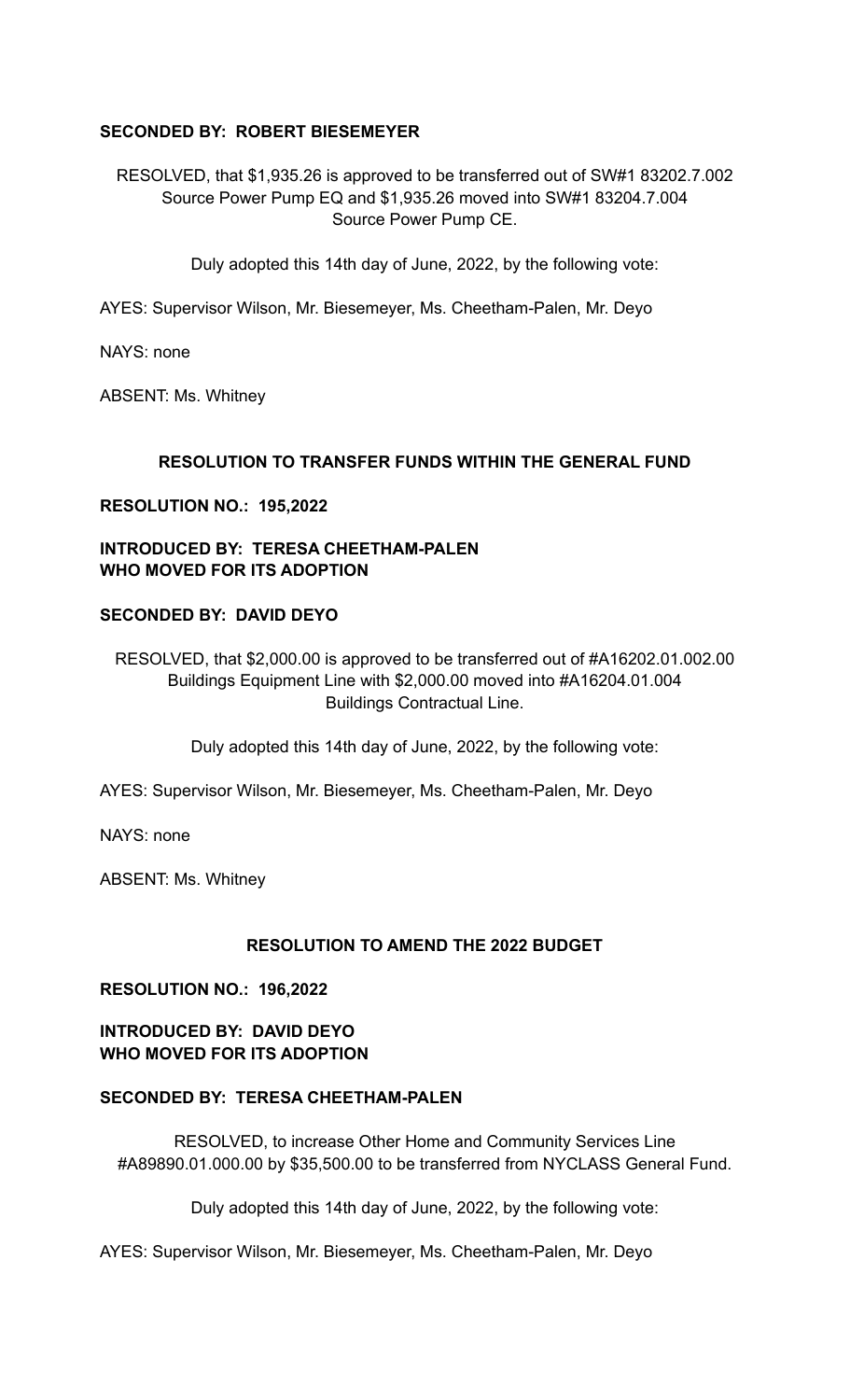NAYS: none

ABSENT: Ms. Whitney

Discussion prior to vote:

Supervisor Wilson explained that this is the line created to pay Little Peaks out of the ARPA Funds.

## **SUPERVISOR'S REPORT:**

# **RESOLUTION TO ADOPT THE SUPERVISOR'S MONTHLY REPORT FOR JANUARY, 2022**

**RESOLUTION NO.: 197,2022 (TABLED)**

**INTRODUCED BY: ROBERT BIESEMEYER WHO MOVED FOR ITS ADOPTION**

## **SECONDED BY: TERESA CHEETHAM-PALEN**

RESOLVED, that the Town Board approves and accepts the January, 2022 Supervisor's Report.

Discussion held:

Board Members did not have a chance to review the Supervisor's Report yet. They decided to table this until the next meeting.

**AUDIT BILLS:**

## **RESOLUTION TO AUDIT THE BILLS**

**RESOLUTION NO.: 198,2022**

# **INTRODUCED BY: TERESA CHEETHAM-PALEN WHO MOVED FOR ITS ADOPTION**

## **SECONDED BY: ROBERT BIESEMEYER**

RESOLVED, that the Town Board approves the following bills for payment, including those that were prepaid.

Multi-Fund Vouchers numbered 22-478 to 22-530, totaling \$ 70949.38, as follows:

| <b>General Fund Bills</b> | \$65,019.19 |
|---------------------------|-------------|
| Highway Fund Bills        | 4,385.30    |
| Water District #1 Bills   | 635.71      |
| Water District #2 Bills   | 909.18      |

Duly adopted this 14th day of June, 2022, by the following vote:

AYES: Supervisor Wilson, Mr. Biesemeyer, Ms. Cheetham-Palen, Mr. Deyo